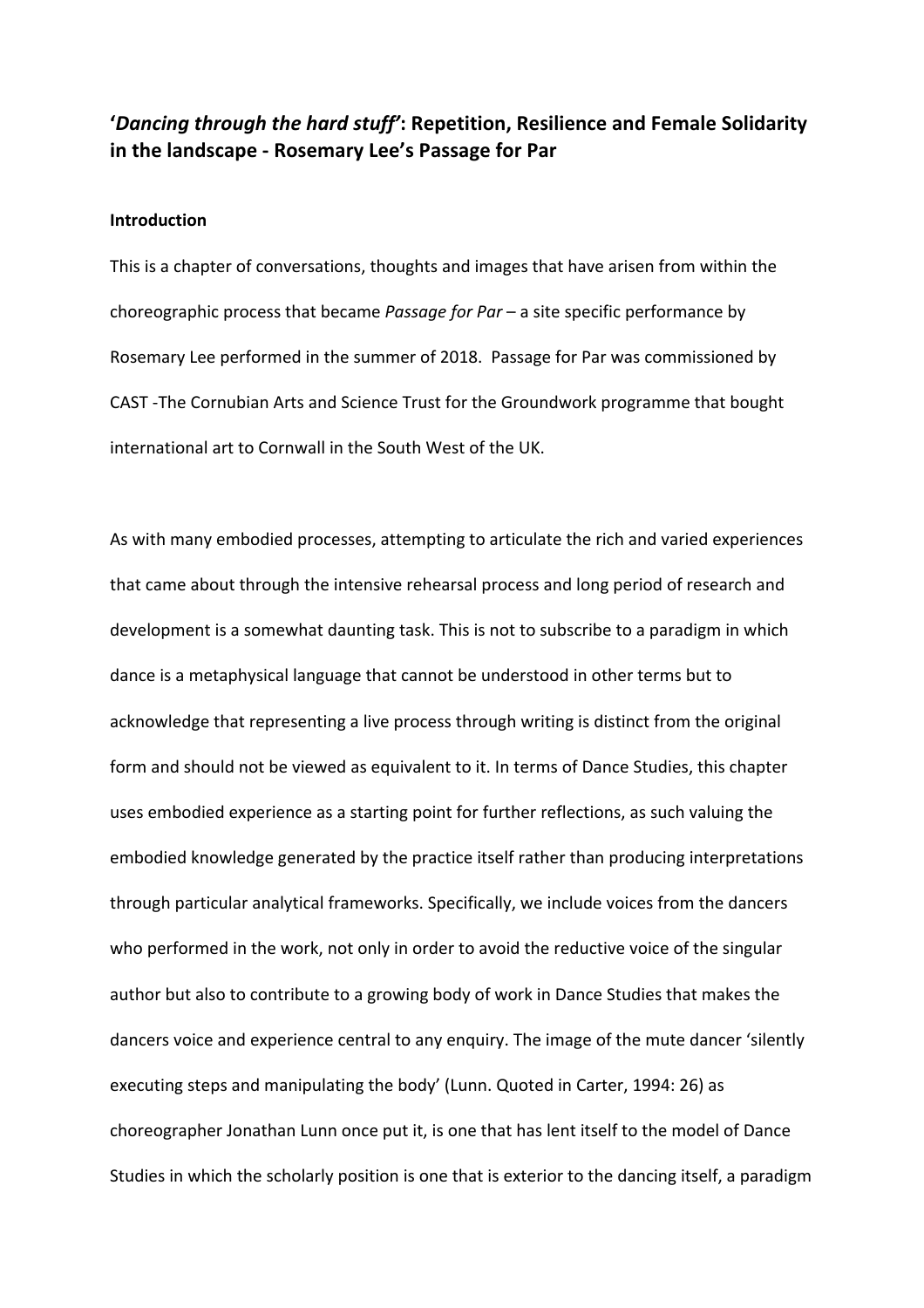that is shifting as practice as research is more frequently included in academic studies of dance. Given our close involvement with the process we are writing about, and the dancers being integral to understanding the experience, we have

The 'we' refers to myself- a dance researcher and also the assistant choreographer for Passage for Par, and Rosemary Lee - the choreographer and director of the work. Though I provide the framing in this written dialogue, it is always informed by our mutuality in the process of understanding the reverberations of the practice. Rosemary's words in *italics* are quotations from our conversations and the chapter ends with a section of our dialogue (RP/RL). 

Passage for Par was an outdoor performance event with a cast of thirty women that took place three times over three days in June 2018 at the turn of the tide. Each performance time varied according to the tide, taking place both in the evening at dusk and in the early morning June 22, 7.15-9.15pm, June 23, 8.15-10.15pm, June  $24^{\text{th}}$ , 9.15-11.15am, (sunset-21.33). 

#### **Image 1**

The dancers inched their way in a snaking line across the expansive wet sand for two hours in an interconnected line, winding their way towards the distant shoreline where they faced the sea and the horizon, their backs to the far away audience. Their journey then meandered back towards the higher ground with lilting, rolling steps, coming so close to the audience that their breathing was audible, and the salt on their clothes and in their hair was visible.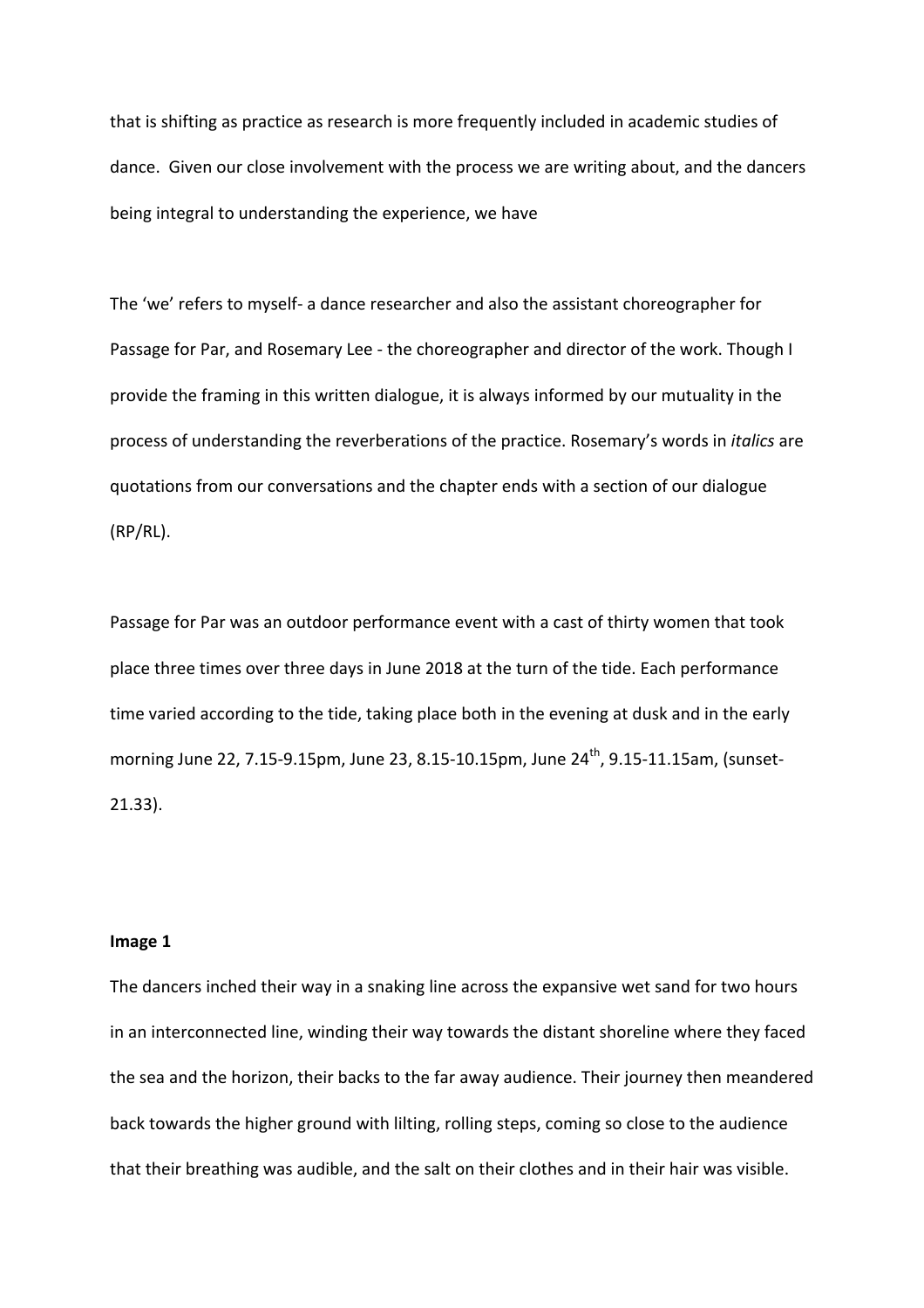The performance ended with this creature like structure of female bodies, vanishing into the landscape where they had emerged. The vocabulary of steps they shared were predominantly based on very simple Breton/Cornish folk dance steps where the dancers are joined shoulder to shoulder and by the link of curled little fingers or grasped hands.

A description of the performance from a review featured in the Financial Times reads: [Par Beach] - A lip of sand wedged between the fume-wreathed cylinders of a working china clay factory and the ivy-dark slopes of Gribbin Head, the lizardgreen shoreline glitters thanks to its natural quota of quartz and mica.

Here, as the tide turned under a brulee rich sunset, Lee's performers  $-30$ women dressed in dark navy, their arms interlinked  $-$  moved across the reptilian pelt [ridged sand] with tiny, impeccable gestures that married minimalism to folk dancing. For two hours, the audience, who ranged from art students to picnicking families, remained mesmerised by the collective display of inner and outer unity  $-$  not a foot could falter or all would collapse like dominoes. Lee's only injunction to viewers was to stay at a distance as the troupe's fluid calligraphies were best appreciated from afar. (Spence, 2018)

What Rachel Spence identifies here as the 'inner and outer' unity that was necessary to sustain the work is an observation of what was also the methodology of the piece  $-$  both a conceptual and practical device in which the women remained interdependent and in contact throughout. This constant physical connection contributed to an experience of solidarity in rehearsing and performing this two-hour work not least because the techniques it used were a physical challenge requiring concentration and discipline. The constant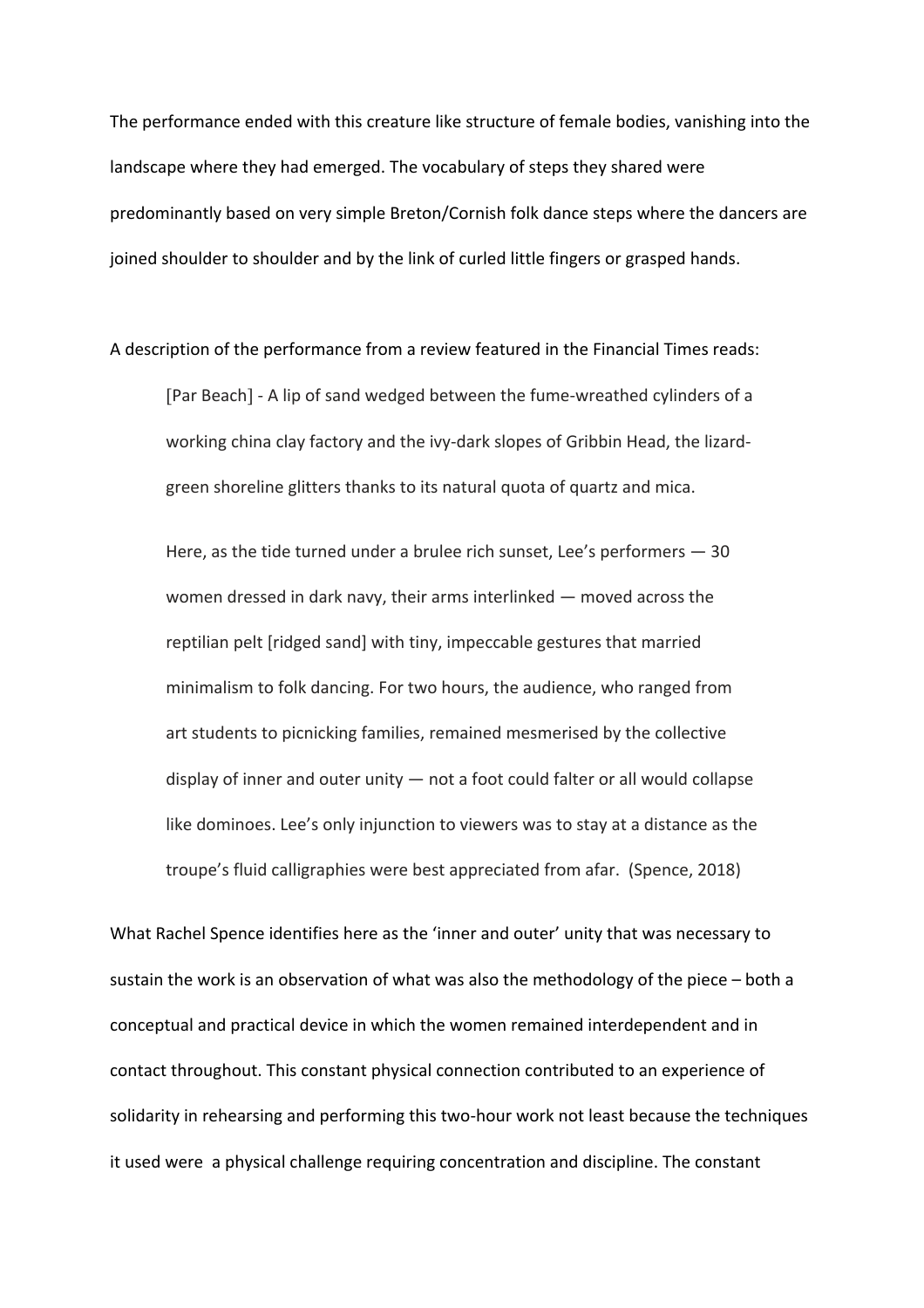repetition of the steps allowed the dancers to enter different states and also meant that the audience was not only seeing the overall choreographic form, but the very practical physical labour and work necessary to execute it. The challenge and environment of the landscape, the repetitive nature of the steps and the physical connection of the women throughout this performance are all key factors in contributing to the sense of resilience and female solidarity. 

## **Experiencing Landscape**

Cornwall is a large coastal county in the UK, well known for its scenic beaches and cliffs as a holiday destination. Lesser known is the fact that it is one of the poorest regions in Northern Europe due to the decline of its industries - predominantly mining that had bought prosperity in previous eras.

The coast of Par has a specific context and was chosen over and above other popular tourist sites in Cornwall (2) for its reminders of the county's industrial past in the form of the Kaolin refinery that overlooks the beach and is part of its sedimented history in the glittering sand. As we experienced, many people arriving on the beach considered it an eye-sore, however for the choreography the refinery functioned as a basso continuo via the constant hum of its engines, and a reminder of the Cornwall that exists in parallel - and beyond - its identity as a tourist destination:

*…the beach felt like it was pulsing, there was a different aliveness to it that was a kind of vibration, I think that was because of the kaolin refinery, emitting a low sort of growl, a boiler room hum that we weren't really consciously aware of but it was affecting us, ...*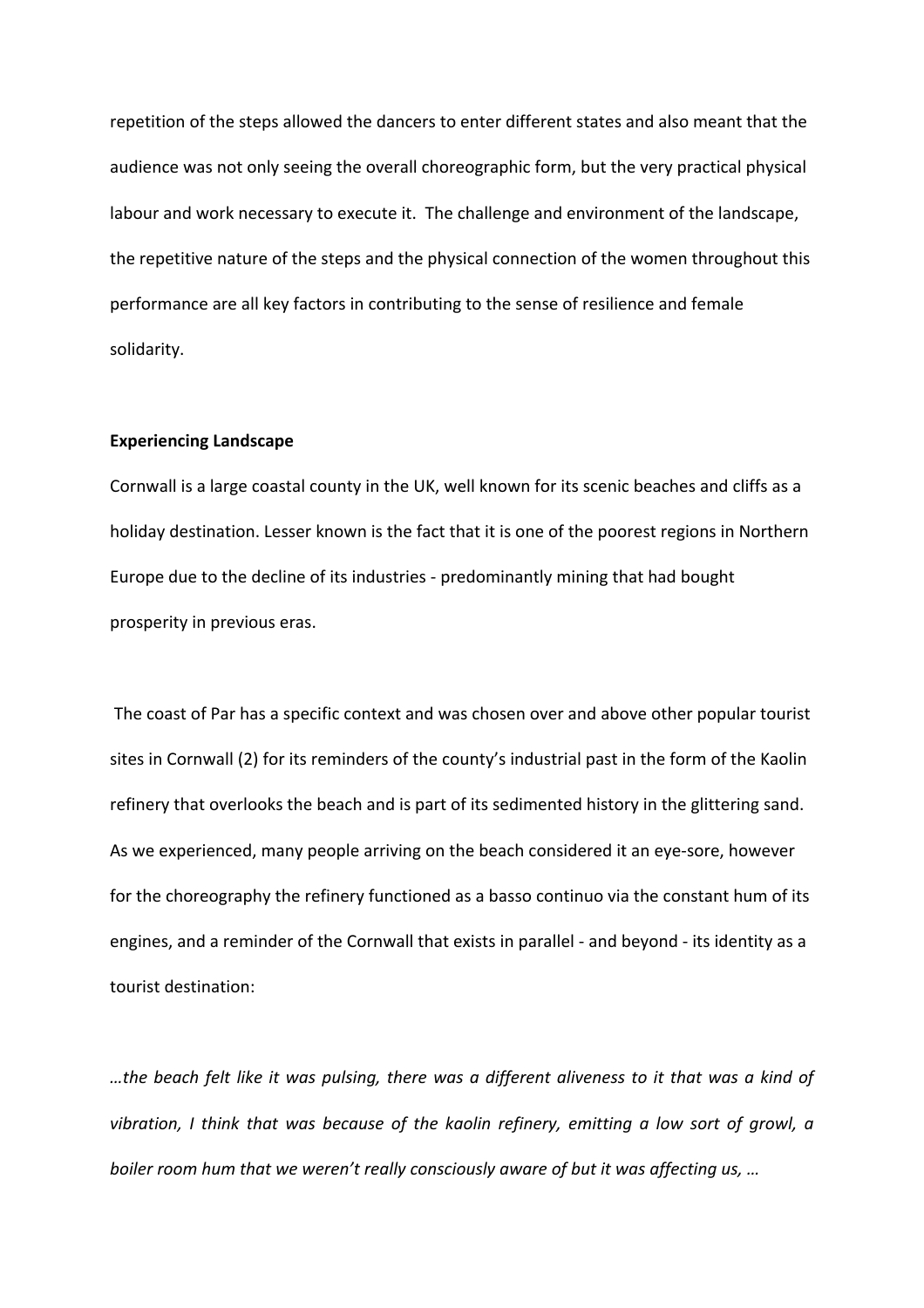#### **Image 2**

Once the decision about the site was made, during the rehearsal process it became clear that while what we were doing there was not always clear to the local residents and beach users, there was a sense that they were grateful that we had chosen 'their' beach. The ownership that locals felt for Par beach came in part from their understanding that it wasn't a renowned beauty spot. For Rosemary, it was important to honour people's love for this site and not intrude on their relationship to it. Part of the research involved meeting people, local naturalists, the 'friends of Par beach' group, dog walkers and families and discussing our intentions alongside their understandings of this unique place:

*…for me the work has to have an intimate partnership with the site that is showing the site in the best possible way. Not in a 'chocolate box' sort of way at all but I am trying to reveal the* potential of the site so that people see what I am seeing. Equally I am trying to do the same with the dancers; making visible the radiance, potential, power and subtlety I see in them. It's not that I physically do anything to the site, it's more that I try to change how people *experience it, and what they are noticing...* 

The site also informed, dictated even, a lot about the work. Because Rosemary was clear that Passage for Par needed to largely be viewed from a distance, and that the dancers needed to be seen to reach the distant edge of the waves, this required a large expanse of beach, exposed only when the tide was at its lowest (or so we thought). Rosemary spent months studying the tide timetables a year in advance. The actual height in metres of the low tide made a real difference to the timing of the performance itself and indeed the movement material. As Rosemary put it,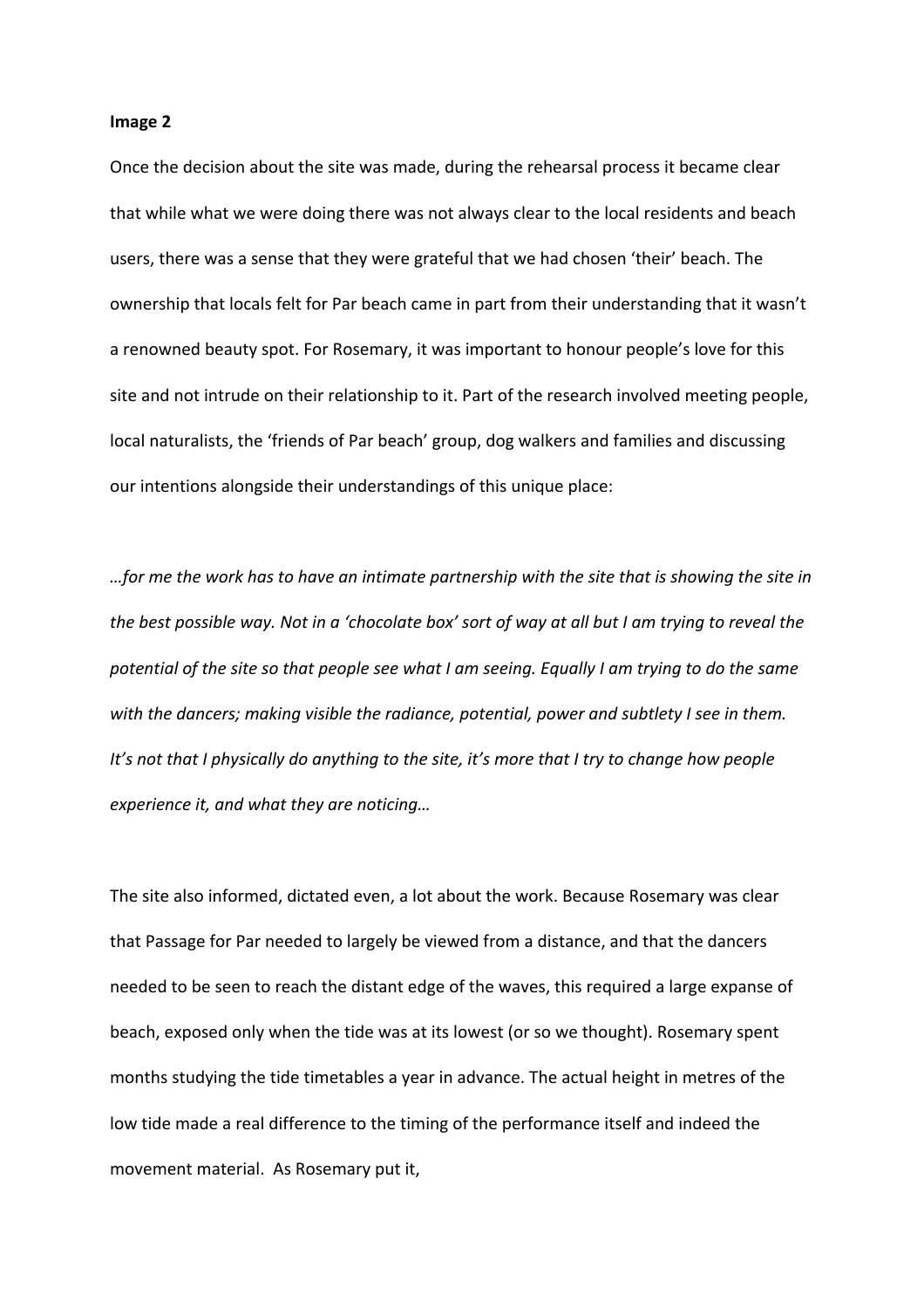Each low and high tide has a different height of water and we needed a specific height to reveal the optimal expanse of wet sand; too low a tide and the beach was too big and two *high* the beach was too small. I think I spent nine months hoping something would shift but *actually I* was dealing with the cosmos, of course it wasn't going to shift!

This reliance on the tide and the weather became a reminder to reflect on the relationship between human and the environment  $-$  as many of the performers did in evocative, poetic writing and reflections during and after the performances. This from performer Nicola Visser, 2018: 

The tide is turning. Inward of its watery heart it changes the pump setting and forces the suck to spit. I can hear it in the folded angle of the waves. So subtle I don't know it and I do. I would run if I were a mother holding my child's hands, I would watch out, check the cliffs for navigation, I would not be the statistic of bodies caught in coves. My eyes would be everywhere. Instead I am holding your hand left and right We pulse and call. We raise our arms and stay stay stay to face the turning and provoke the water to do its worst, to rush and return, while our feet stay dry for the while.

Dealing with the very real issues of the site, the ever-shifting deep lagoons, the rivulets that changed course, how the wind radically changed the texture of the sand overnight so that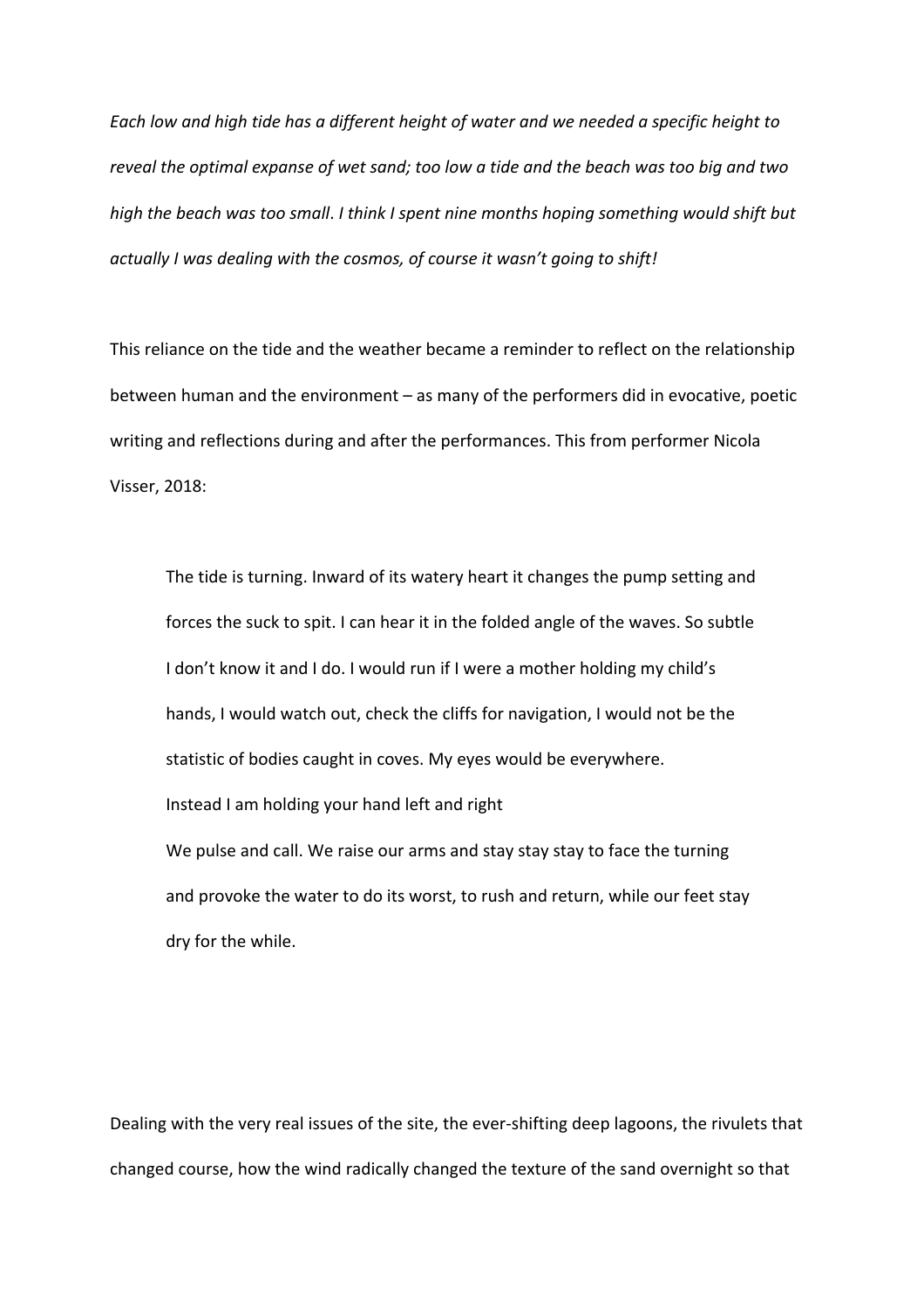the dancers footing was less sure, the banks of seaweed that appeared and disappeared, even the sand flies, affected the structure of our final two week intensive rehearsal period.

*Just through the practicalities of the actual schedule- moving the start times of our* rehearsals half an hour every two days- made us become so at one with the site that is so beautiful. You could have drawn a wave across the schedule. That's amazina, when do you ever get the opportunity to work like that, so symbiotically?

The dancers were getting to know the place through their work, a practice that's very rooted in the ways that people working in those kind of environments in practical, industrious ways would recognise.

*I* found, the physical and metaphysical link of our bodies with the landscape very moving, *perhaps* there are parallels with the way a dry stone waller, a cockle picker or a fisherman reads their surroundings. We were reading and sensing the landscape for our dance. It *constantly changed us and we changed it.* 

Visser also described the practice of the piece as feeling like her place of work had become the beach. The ritual of arriving every day in these different states and at different times to meet the landscape:

The weather is changeable from one sand dune to the next and thinking it is warm while having tea on the sand dune's dip it is a howling gale out on the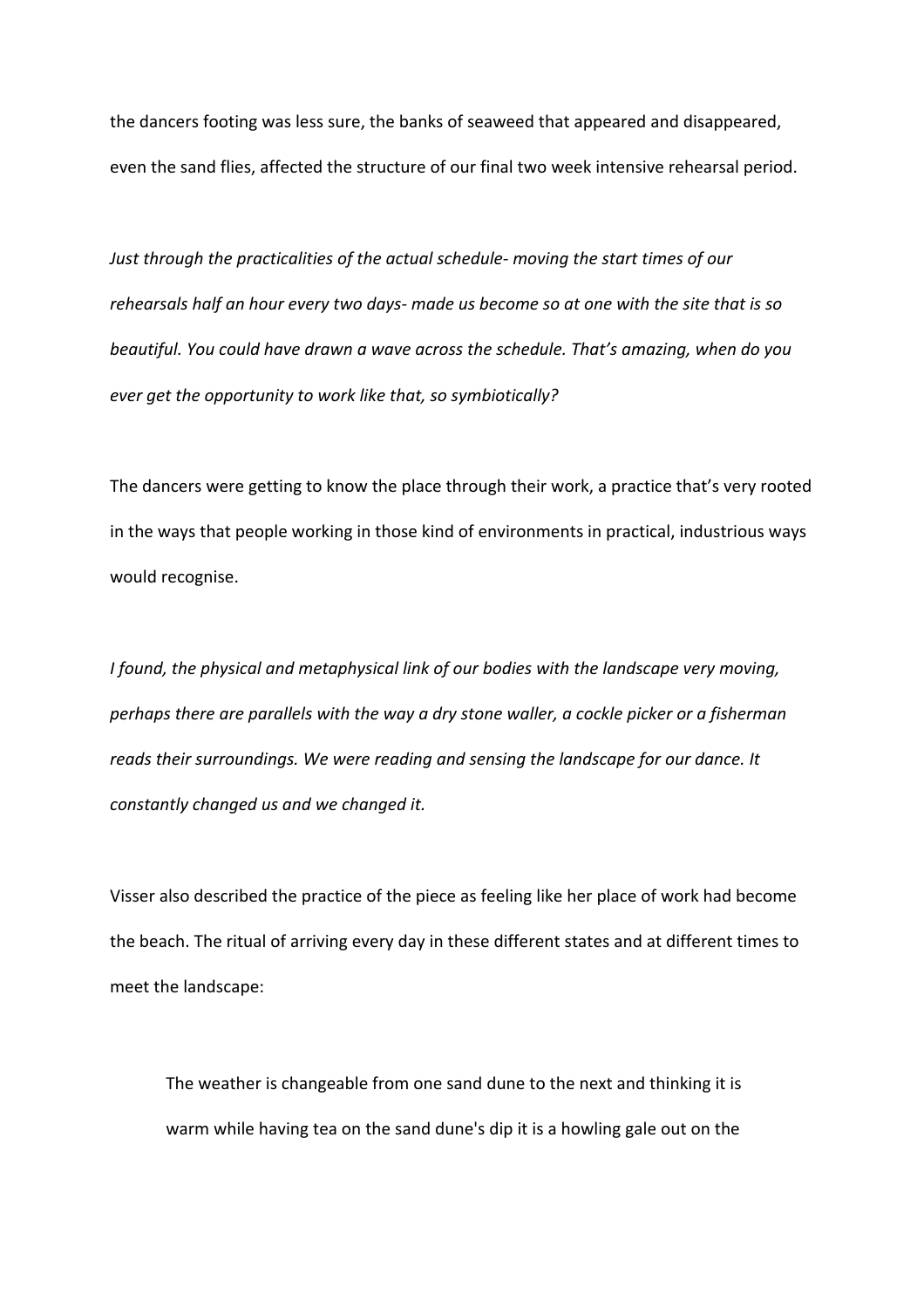wet tidal flat…so it was a wonderful thing to practice every day on the beach to become accustomed to nothing being the same.

Humberto Maturana and Francisco Varela (1980) speaking of interactions between organism and environment refer to 'a mutually dependent co-creation of any moment between the living system and its environment. A particular kind of terrain may trigger a certain kind of walk as a recurrent interaction, because of its physical characteristics and potential dangers...' they propose this as 'a way of seeing cognition not as a representation of the world 'out there' but rather as an on-going bringing forth of a world through the process of living itself' (quoted in Reeve, 2011: 34). In the same way, experiencing the landscape of Par beach everyday the dancers began to understand it through and with their bodies.

#### **Image 3**

Similarly, in social anthropologist Tim Ingold's (1993) notion of 'dwelling' he conceives of 'a way to overcome the entrenched division between 'two worlds' of nature and society, and to re-embed human being and becoming within the continuum of the lifeworld.' (Ingold, 2011: 4) In this view human beings are constantly involved in the remembering and remaking of history through experiences and impressions, as the dancers were through the process of making and remembering and treading Passage for Par within the landscape:

The beach for me felt like a playground, it wasn't easy to resist running into the sea or rolling about in the sand. I have so many fond memories of the beach, for me it's family, its friends and it is the community, this is what it felt like every day, a family with a routine. I never buried my excitement being on the beach, I invested it into my body particularly for the performance and in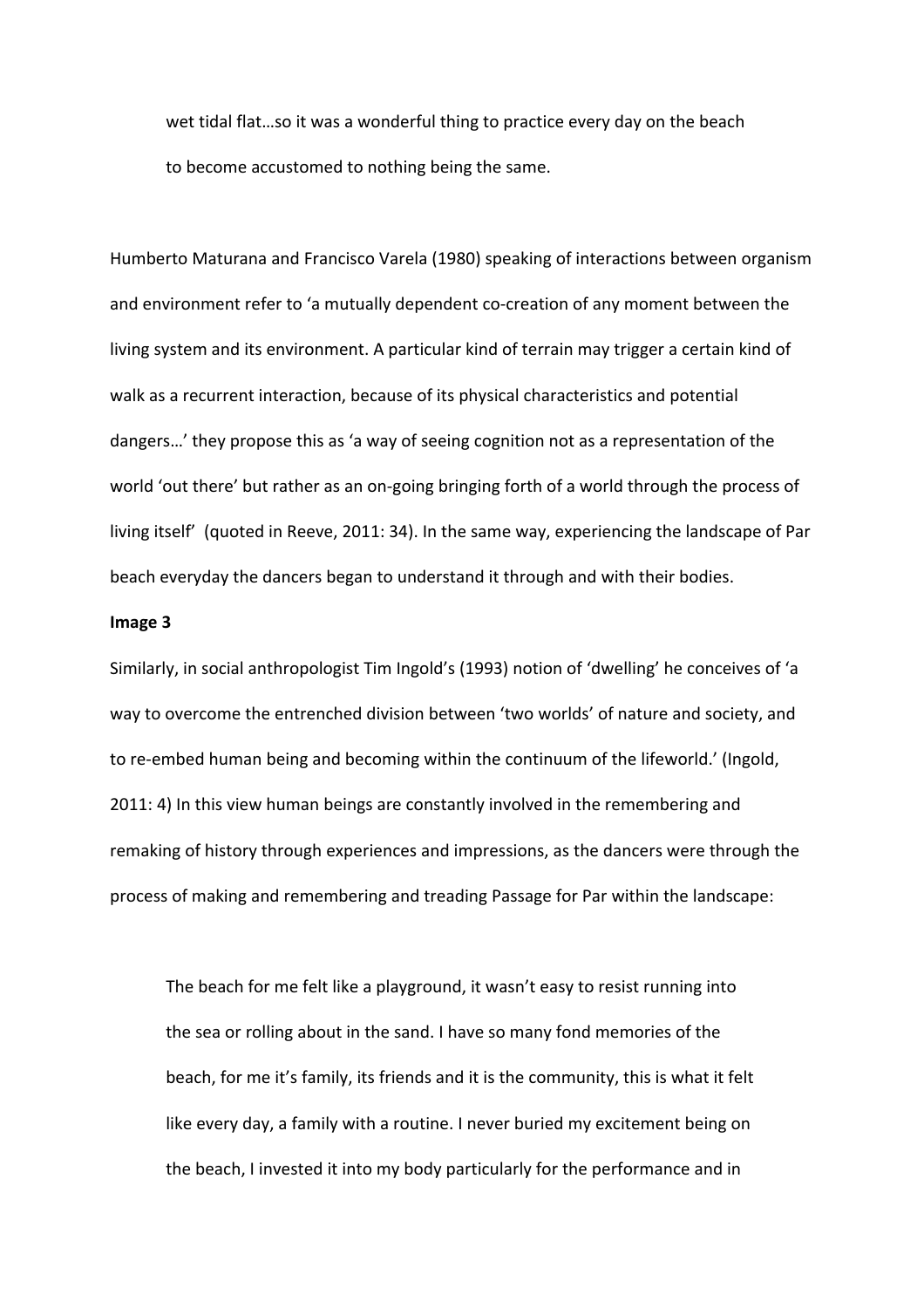my swirling thoughts each day, a 360 degree connection became embedded into my thoughts through discussions and trying out new movements on the beach, I felt wider, stronger, and more radiant than I've ever felt before. Even on days where I felt ill and sore, the surroundings were like support, the air was there to relieve any stress, the blowing grass was there to distract my mind from thinking about my aches and pains and finally the hands behind and in front of me were there to emotionally support me through the day. These surroundings didn't know how much they helped me through the tough times but I am sure they felt my connection too.

#### (Performer: Ayesha Fazal: 2018)

As this reflection demonstrates, the dancers came to know the landscape and connect to it and their memories through their embodied experience. Not only did it provide support as Fazal articulates but it gave detailed feedback about how to adapt the choreography. The techniques the dancers used to move together depending on the lay of the land, down to where the weight of the feet needed to be to manage the bumpy sand below and maintain their rhythm. Furthermore, through creating stories, images, memories and impressions they were creating the landscape as much as they were moving within it; perhaps in Erin Mannings (2009) terms they were 'body-worlding' in which the moving body creates space rather than merely populating it. (2009: 13). Or, in phenomenological terms, Maurice Merleau Ponty (1962) posits that the body provides a central perspective from which to respond to the world. Although not adopting a phenomenological method per se, it is useful to consider how this writing draws from such an approach which 'foregrounds the body as a site for investigation, knowledge and perception' Horton Fraleigh (1987: 3). Sara Ahmed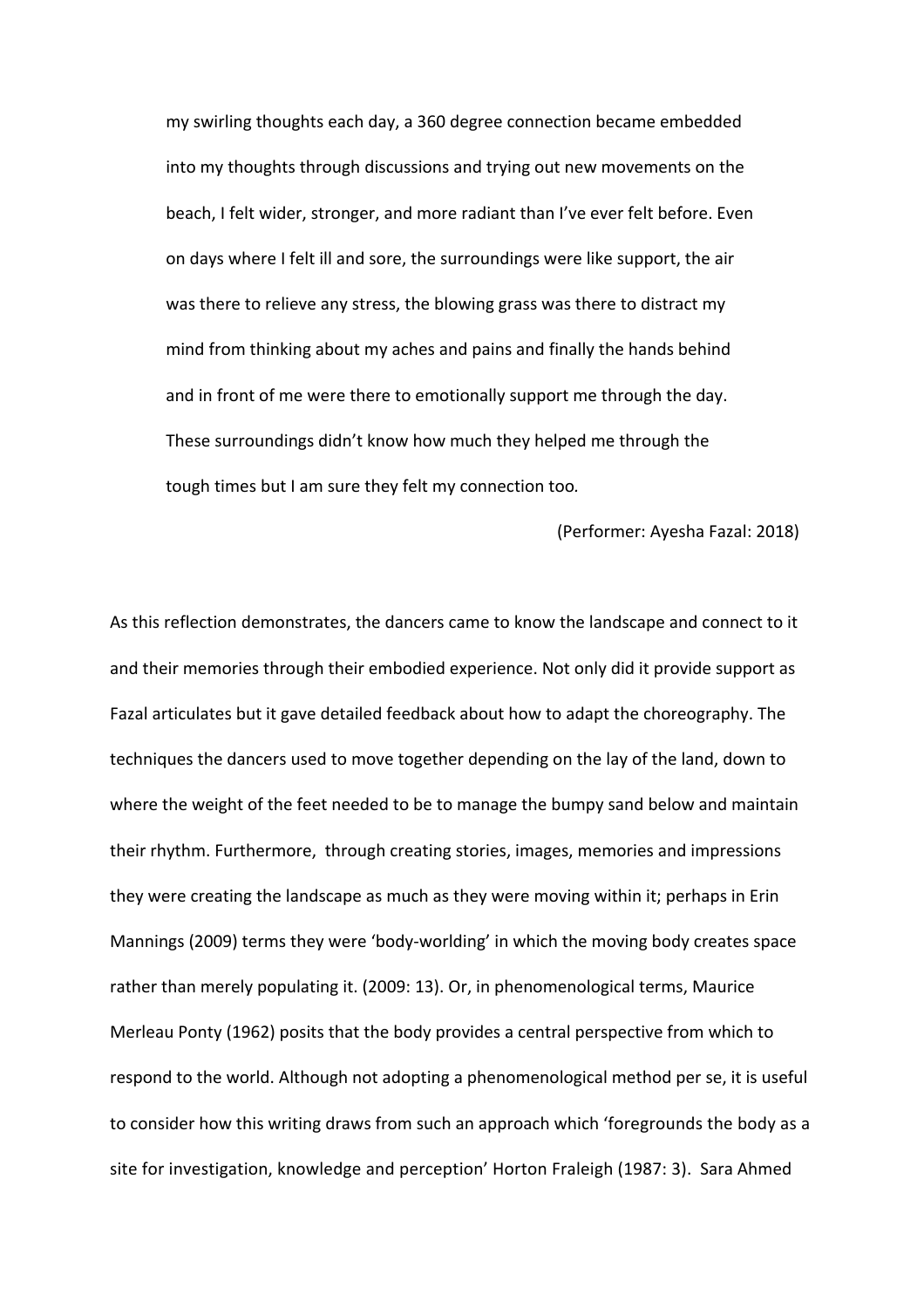(2006) also suggests that 'phenomenology reminds us that spaces are not exterior to our bodies; instead spaces are like a second skin that unfolds in the folds of the body' (2006: 9). The perceptions and reflections from the dancers during the process for Passage for Par confirm the process of becoming between body and landscape which Fazal described as a reciprocal connection. Ingold also makes the point that 'landscape' is something 'qualitative and heterogenous' (1993: 154) as opposed to the idea of 'land' as something objectifiable or 'space' as a phenomenon that can be represented by a cartographer. For Ingold 'to perceive the landscape is an act of rememberance, and remembering is not so much a matter of calling up an internal image stored in the mind, as of engaging perceptually with an environment that is itself pregnant with the past' (1993: 152). This idea of landscape resonates with the experiences of the dancers in Passage for Par that was an embodied act of engagement with the physical site and its stories and associations.

## **Repetition and remembering**

Many of the performers referred to their memories of people and place as they moved within the landscape, the beach at Par was at once singular and also a window onto shared experiences of womanhood, sea and sand:

There she is my grandmother, weaving in across the horizon. I feel her wrap and spool into my heart and then beat it strong again. (Visser, 2018)

The duration of the work allowed these memories and images to surface for the dancers, of landscapes from their past and from their imaginations. Similalry, Ingold's 'dwelling perspective' proposes that the landscape is 'an enduring record of - and testimony to  $-$  the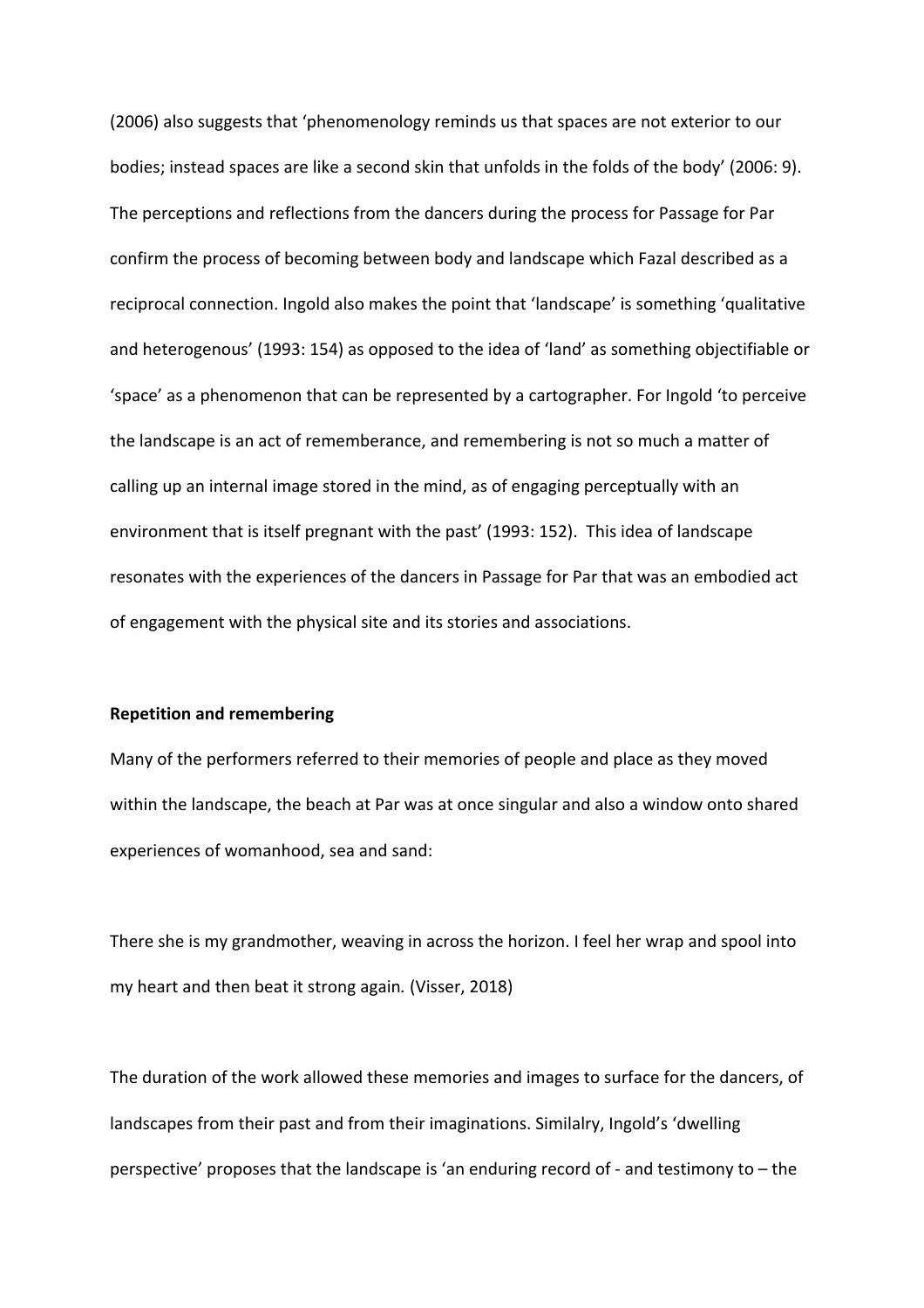lives of past generations who have dwelt within it' (1993: 152). Like phenomenology, Ingold advocates for knowledge derived from people's lived experience in the world. The dancers at Par experienced a sensation of having danced in the footsteps of previous generations of women that became part of the narrative of the piece and informed the folk derived movement material.

As with much folk dance, repetition of simple steps was a central choreographic device as the dancers meandered across the sand flats for two hours. Having explored more linear forms and flocking with loose travelling clusters of dancers in other coastal sites, the movement material at Par became refined and simplified - 'the marrying of minimalism and folk dancing' that Spence (2018) referred to in her review, as Rosemary recounts:

*… after a couple of hours experimenting at Par with a small team of dancers there was quite*  suddenly an overwhelming feeling that I needed them to be pulsing together with this *bounce from the step. It was like, "this is the concept", I've found it. I've got to the heart of it.* And now I must hold onto it and not let it dilute. Sometimes you don't get there that quickly, (although it wasn't that quick because I'd been to lots of other sites). But something about pinning the folk dance and specifically the bounce to that site, the pulsing of the factory, stitching those two things together – that gave me the very kernel of the work, the truth of the work in some way...

This 'truth' translated to the use of a lot of movement material that came from Breton and Cornish social dancing, a rhythmic step and gentle bouncing or 'double bounce' as we came to refer to it. Taking the foundation from these steps and repeating them over and over the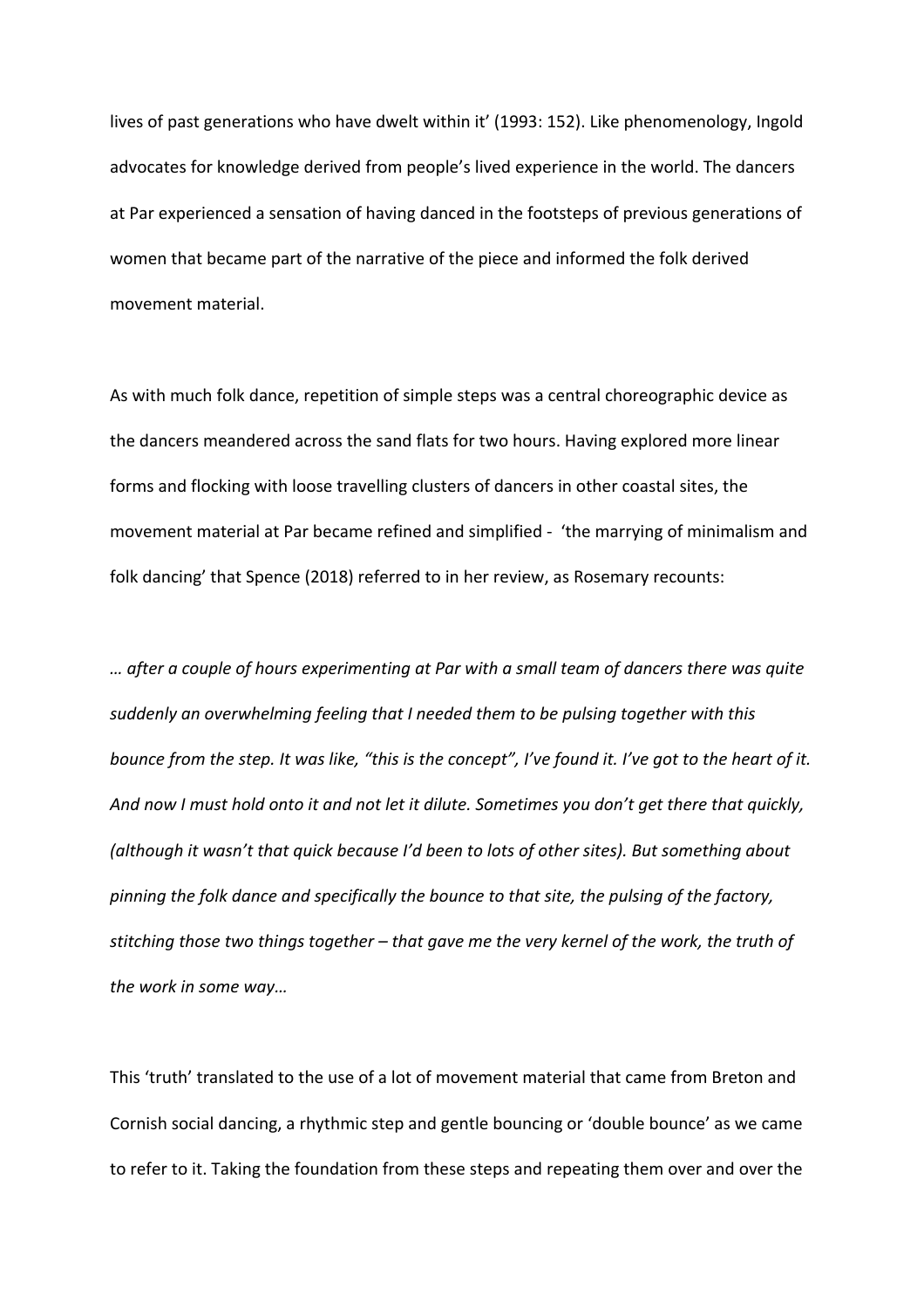women wove their way towards the sea with moments of pause in alive stillness in diagonal lines– or they rocked, swayed and pulled as they strode together, invoking the gentle rhythm and quality of the waves while the group unison echoed the sea-faring labours of hauling ropes or pulling oars.

Rosemary and I were sensitive to the fact that we were taking movement material out of its original context and to an extent changing its form and function. We had some anxiety around how this might be received. However, Rosemary was also clear how collective memory functioned for her in these simple patterns of movement:

*I* feel like that's not me, it's me following in the footsteps of humans moving together, *borrowing* (*I* hope respectfully) a known form.

While in Breton and Cornish dance there are many variations and indeed divides in different communities of practice in relation to how particular steps or arm holds might function, in general the audience members directly involved in the social dancing saw their practice being valued through the inclusion of this movement vocabulary.

Joanna Tagney - a long time member of the Cornish Nos Lowen  $(3)$  social dance scene – watching the dance commented that for her 'these dances are like making a cup of tea' and to see someone making her daily cup of tea into a work of art was 'absolutely beautiful' in her words; her belief is that what defines social dance is it being, fundamentally, for everyone, 'open source' in the same way that much documented folk music is.

Poet Michael Donaghy once helpfully described traditional folk forms to me as like baskets *holding* the content loosely or tightly. You have to find the right basket for what you want to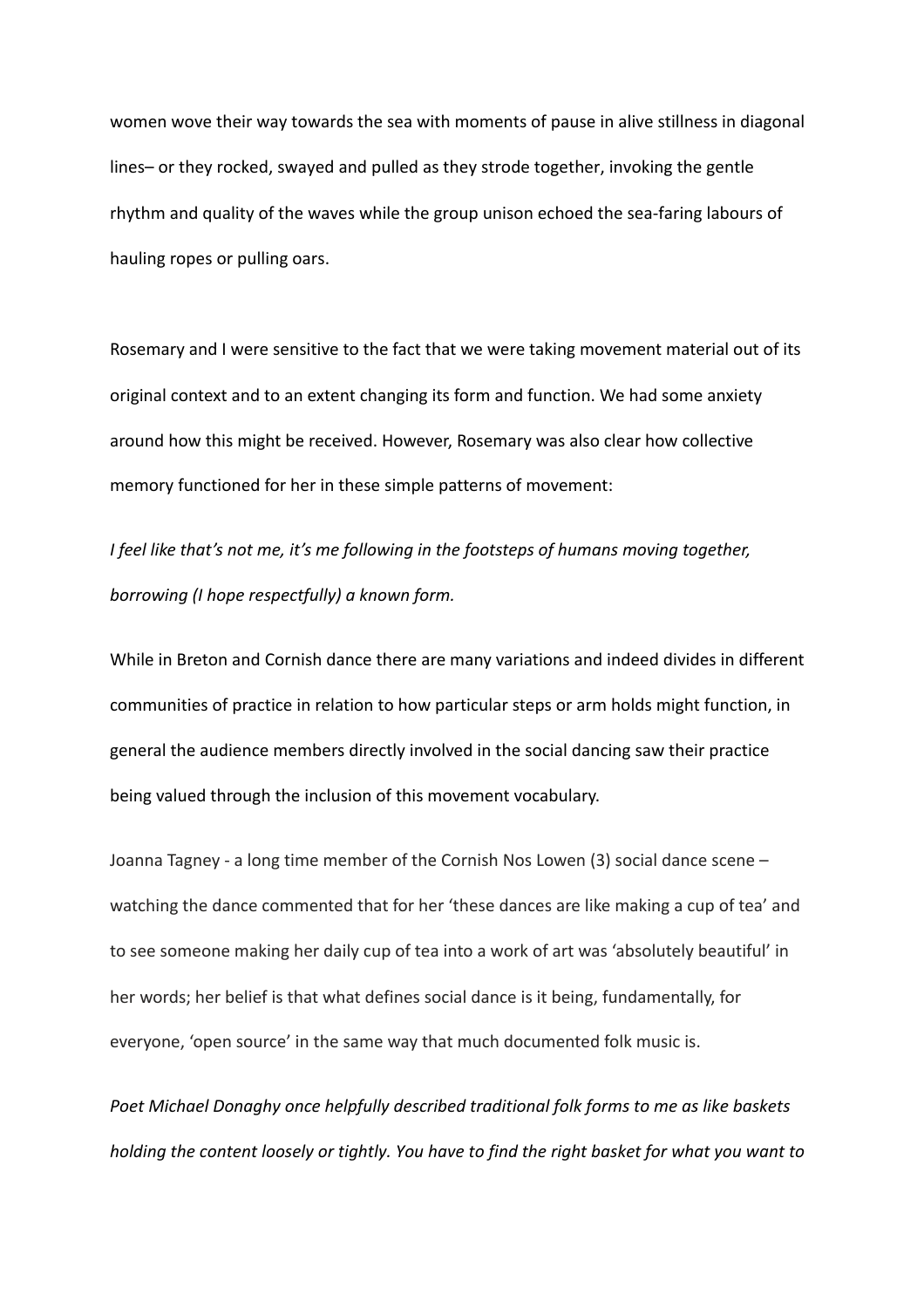*communicate, find the right weave, and the right shape to hold and convey the particular content.* I have an utter respect for these tried and tested forms, and somehow the performers inching across the beach started to produce images of ancient nomadic pathways and treading into the footsteps of other people. Remembering.

Repetition can have negative connotations of lacking originality in some way, yet in Passage for Par it was reclaimed from that idea to be valued in its own right as a methodological device with a particular purpose; both through the repetition of the steps but also through the repetition of certain forms, like the spiralling 'snail's creep' which exists - with variations - in many different cultures. Dancers are led into a tight spiral until the leader turns back on herself to pass the incoming line of dancers, tracing her footsteps corkscrewing back and out of the spiral with the dancers following. It is the one moment in Passage for Par where the dancers are face to face, and at a midway point in the work, many of them spoke of this as giving them the energy they needed, - the resilience - to continue to complete the performance. Both the snails creep and the rhythmic steps were as Rosemary identifies, borrowing from known forms and in a way acknowledging the strength that those forms have, rather than a concern with not being 'new' or 'original', and by that same token then producing something that was original in another sense of it being conceived of and for a very specific place and time.

As the line of dancers made their way across the sand flats over the course of the two hours, the pace remained the same throughout even as the rhythms and qualities changed. Erini Kartsaki writing about repetition in postmodern choreographer and filmmaker Yvonne Rainer's work comments that its...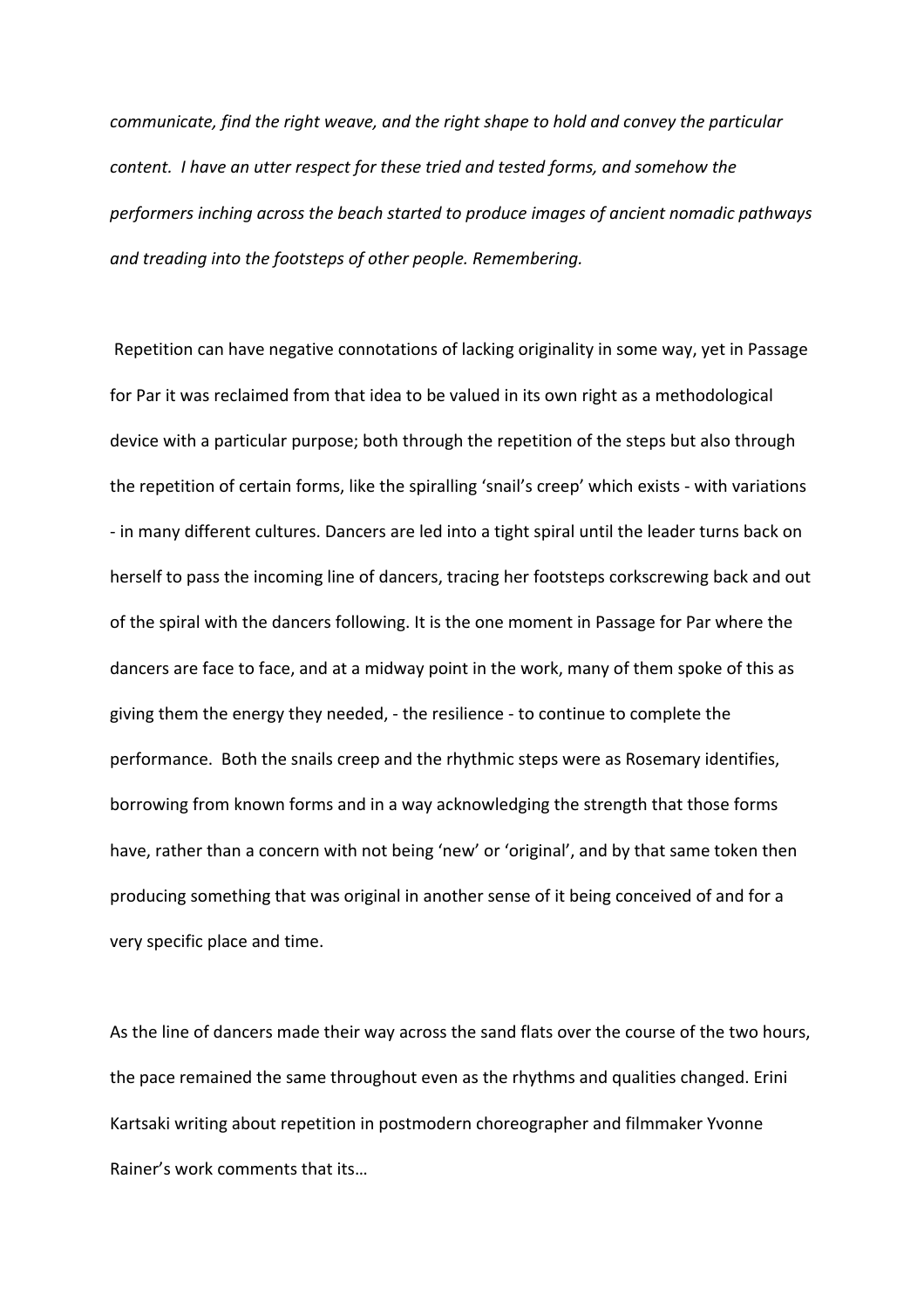...not about theme and development... It does not have a climax, or go any place, but it possesses a different quality, a force perhaps...it is an invitation to engage with it in a different way...it makes possible an attention to detail, a focus on careful nuances of movement, allowing the spectator to lean in, to experience the shape of the movement and its texture, almost like an object...It makes the dance, but also its structure, visible and it reveals something about its methodology. (Kartsaki 2017, 37)

Audience members of Passage for Par watched the performance with a particular mode of attention that led them to consider and indeed comment on how the dance functioned, for example 'its led from the back I think' or 'how are they keeping the rhythm?' or the like, rather than looking at it solely as choreographic form. Similarly, as Kartsaki notes of the attention to detail in watching Rainer's work, the duration and repetition allowed Passage for Par to exist in its space and time, rather than to be 'performed' as such and therefore to be observed in the same way that one might watch a sunset or a slow change as the tide turns. Incidental audiences, as they walked their dogs or searched for metal under the sand, or paddled in the pools left behind by the tide, watched the landscape change and the dancers became part of that changing landscape rather than something additional to it.

*I* would say that if it's predictable you're really safe, you're given permission to relax. Not be *on* high alert of what's going to come next, but to relax into 'This is going to go on for a while, so let me just be with it.' And then you're with it and you look at it in a different way and you see the flux and the change within the repetition that's happening, the minutiae of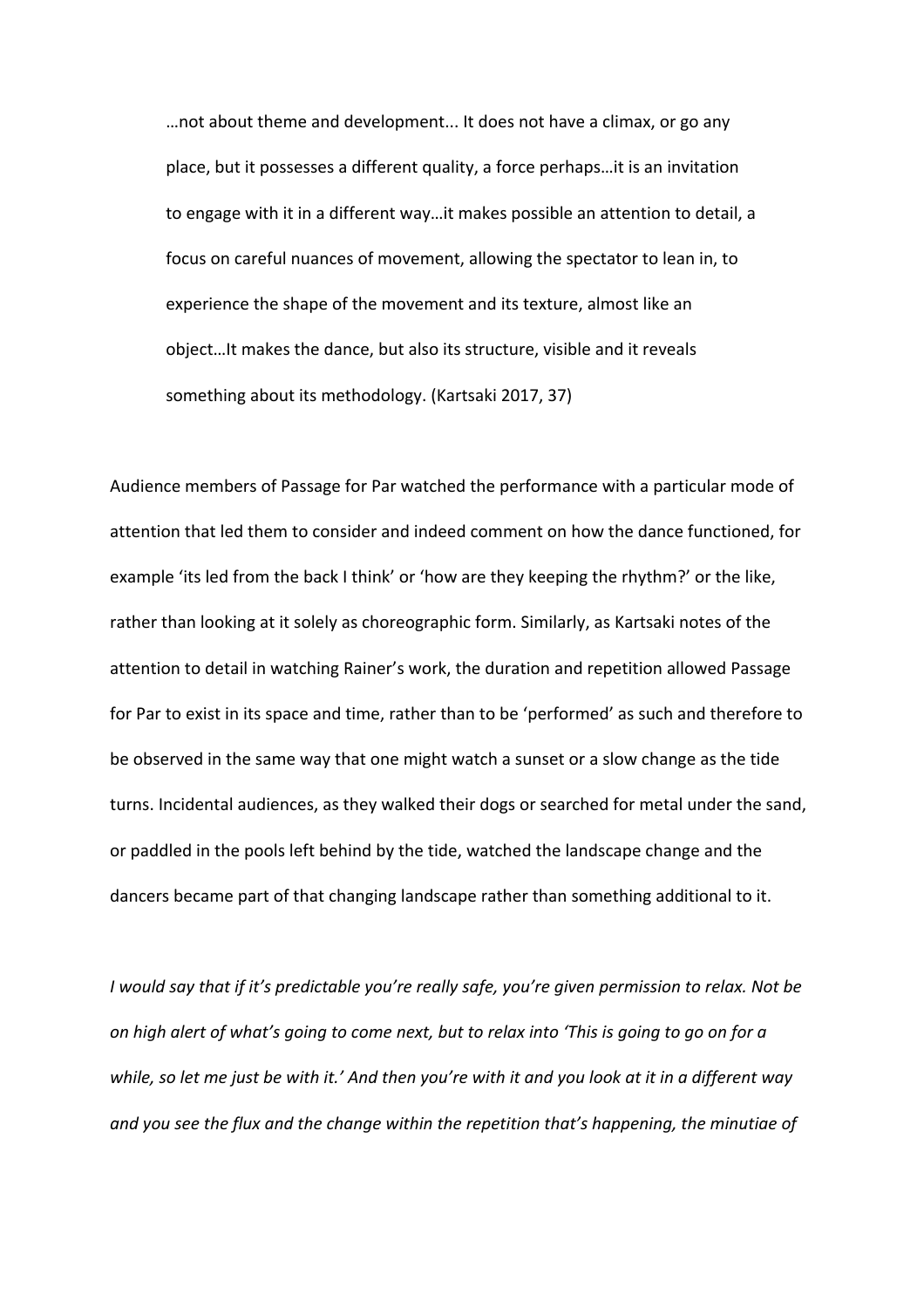*it.* It gives you permission to look, in the same way you ponderingly look into a rock pool. It awakens a pleasurable curiosity within the safety of that predictability.

Rosemary describes her experience of being outside the work and watching it evolve as well as her intention for how it might encourage this very particular experience of watching by allowing the audience 'to look and look again' (Kartsaki, 2017: 34)...

*….here* are these women getting smaller and smaller and more and more insignificant in the *greater picture, and there are the clouds and, ooh look, the sea's moved in, and that dog has* gone, where's the dog, where's the man that was walking the dog? You become very aware *of space and time and your place within it in a really different way.* 

The on-going repetition of patterned steps and gentle bouncing required a lot of concentration due to fixed pathways, the specific movement qualities and the rhythm that needed to be synchronised along the entire line of thirty women. However, it also allowed the performers to 'sink' into the work - quite literally sometimes as the footsteps dug a hole in the sand  $-$  but more so in the sense of being present and entering into a particular state of mind and attending to one another and the landscape around them - as dancer Sarah Alexander commented (2018):

The conflict of rhythms has an emotional effect, just as the harmony of dancing to one rhythm is pleasing and unifying, discord brings frustration. Drawn into the organism through rhythm, the more complex the task, the less I connect with the wider scene. Rocking and slow stepping are times to notice beyond the organism. Times to connect in with the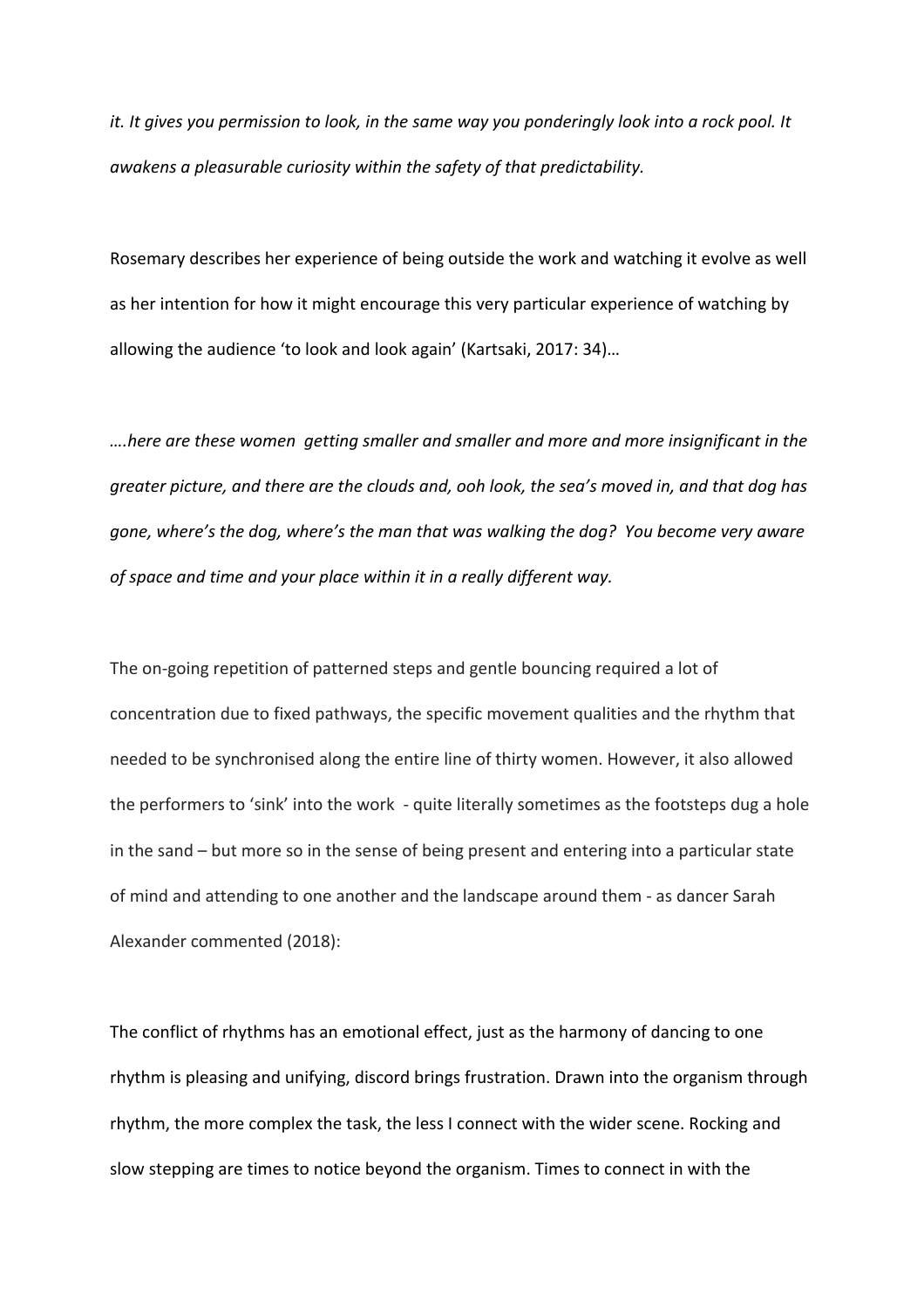landscape. The dance, repetitive but ever changing, requires much concentration, because it doesn't ever stop... the movement is constant. At the end it feels like getting off a boat. You still feel the motion afterwards.

As this reflection articulates, absorbing differences in the name of the whole (in both a physical and metaphorical sense) is not always a comfortable experience, indeed it can be a very painful one; arms stiffened, backs ached, timing went out and could not be re-found, feet became heavy and frustrations flared, but these difficulties are also perhaps what led to a feeling of solidarity amongst the women because through the on-going repetition and duration the performers were gathering around a common aim through the adversity of the landscape and challenging aspects of the work. Furthermore, it could be argued that the repeated bouncing embodies the human will to survive and to keep moving, or as Rosemary put it to be able to '*dance through the hard stuff'* which is exactly what these women did.

# **Image 4**

It was the physical practice of the work that bought the women together in solidarity, the 'powerful humble brave soft salty warriors, women of Par' as performer Anna Golding referred to them. But rather than an un-named homogenising force - or imagined community of shared feminine identity - it was perhaps an embodiment of what Ahmed refers to as: the 'painstaking labour' of getting closer to each other, working for each other, and speaking to (not for) others in order to find out what, as women 'we might yet have in common' (2000:180). The constant negotiations and adjustments that the work required in order to make the dance function became a self-organising system - or organism - as dancer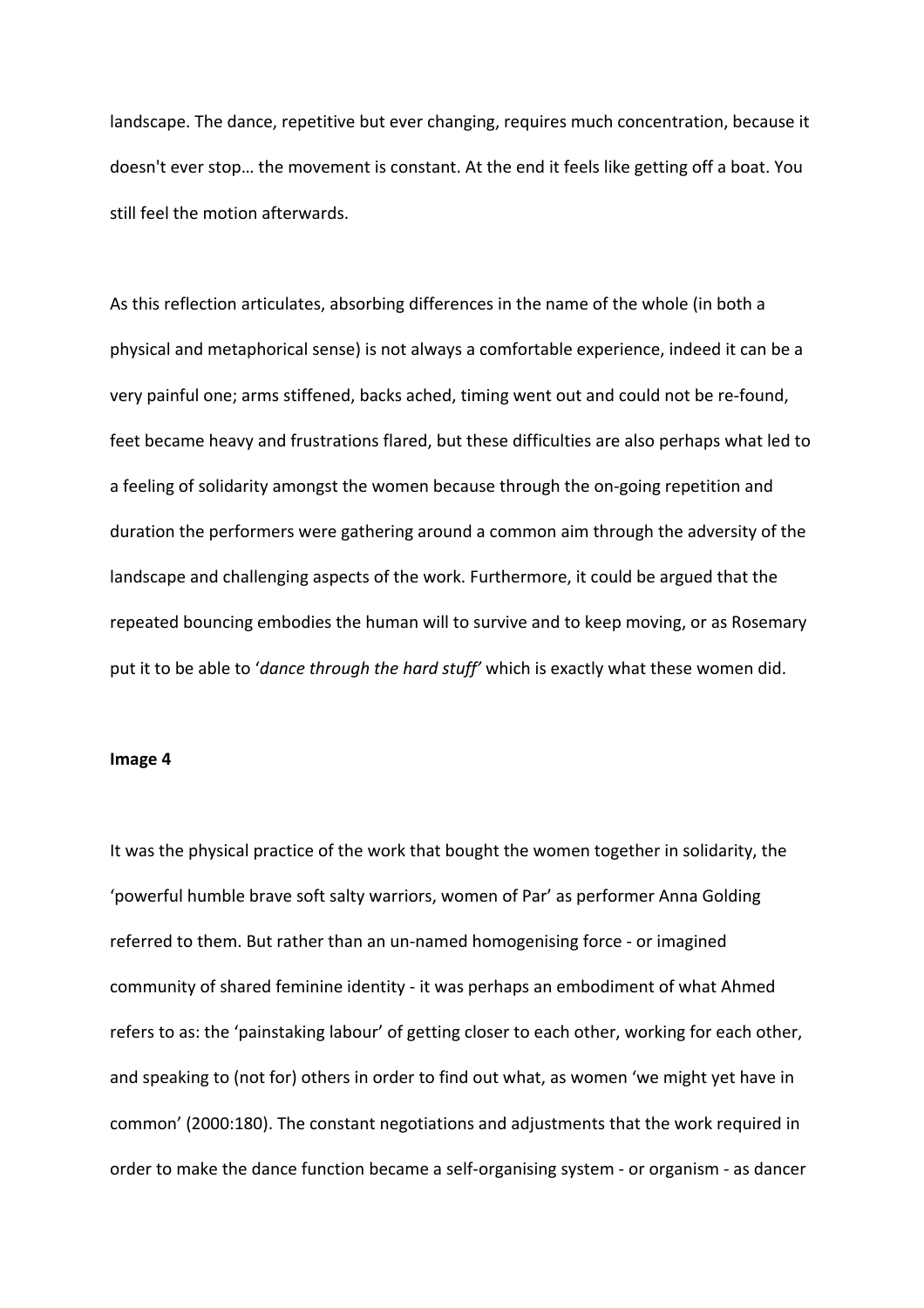Alexander referred to it. Organisms are found in nature, they are interdependent and dynamic rather than a homogenised fixed totality. As choreographers, we became less and less part of the physical problem solving which had to be led from within the physical structure the women had created, giving them autonomy as a group to grow and develop as they needed to to respond to the environment. They relied on each other and their collective memory and understanding. Meanwhile, from without, the images they created resonated with the memories and experiences both of those performing and those watching the work, and again with Ingold's dwelling perspective in which human and nature, past and present coincide in a conception of the landscape. This writing comes from an observer of the process:

A creature-like being that existed many moons ago when the earth was covered in silky sea. A creature which existed long before we did, and one which has come back to remind us of something we have long forgotten. A story that when told we, perhaps, don't fully understand, but deep down we know is right.

There are other images.

Half closing my eyes turns the sky into deep, dark, cold water. Many miles deep. Together legs become fins and fins become a mass of fish. They are undisturbed by the pulling tide.

I see a centipede, an anemone, soft bodied, strong, fishing through the air with tentacle hands. Carving its path.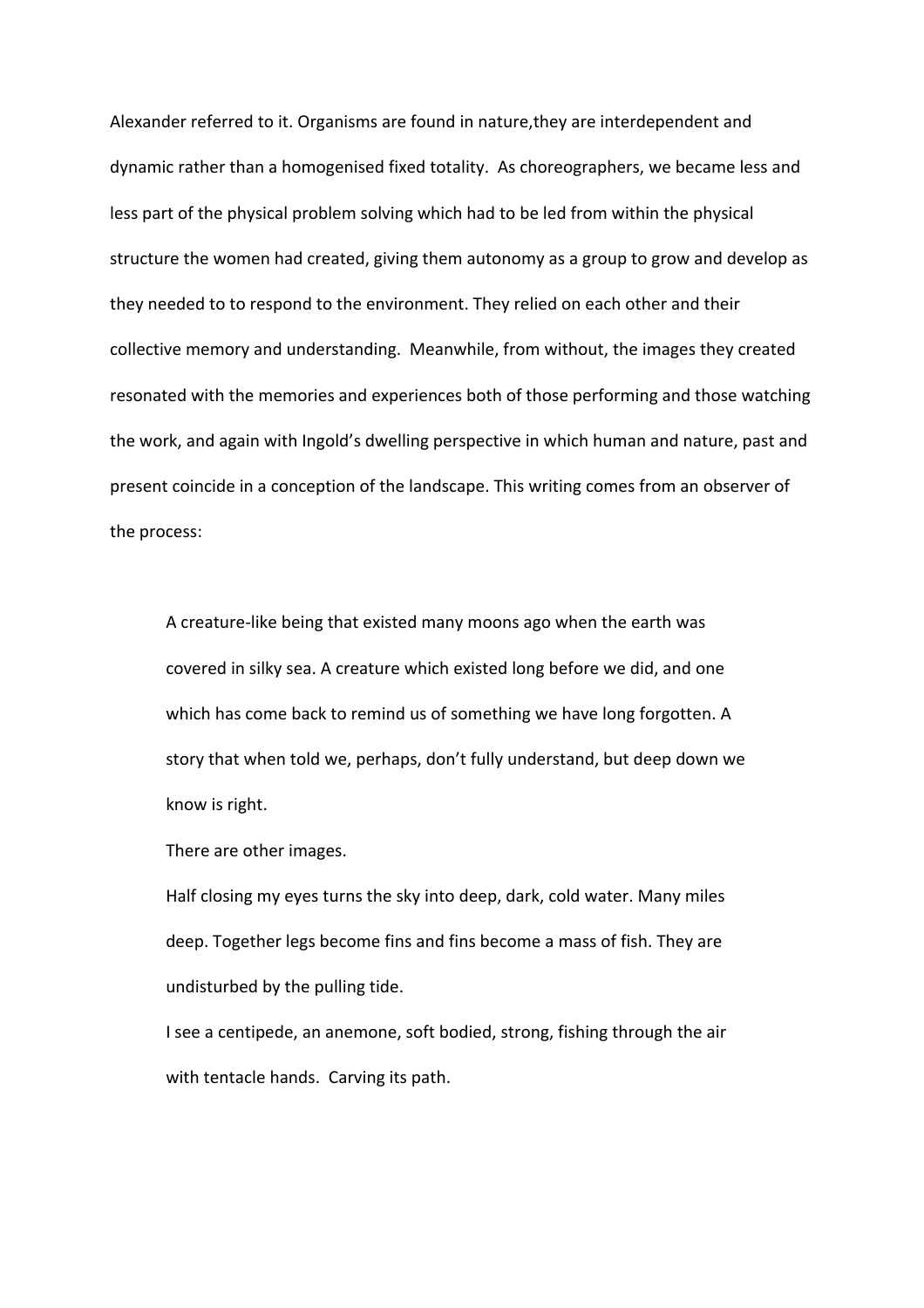I have watched as people walking on the beach pause, suspended in a complete moment, following you with their gaze as you make your way. Perhaps pocketing a picture that may speak for words later. A reminder for a future self of a moment like the tide, lasting for a few short hours. Leaving behind a special memory for the sand, a path imprinted on the land.

(Rosa Shepherd, photographer: 2018)

For the outside eye the dancers became a unified structure, while from within the connections were tangible and constantly in flux.

# **The Most Female of All**

As we have suggested earlier, one of the experiences that was foregrounded in the feedback for performers from the practice of learning and performing this very particular piece of work was that of female solidarity and resilience. Standing side by side the women found physical and metaphorical connections, as expressed in this poem by dancer Anna Golding who was in the very centre of the line throughout the performance:

We arrive and arrive The most female of all Evolved eel, sand snake Dark thread spun out

Tread soul to sole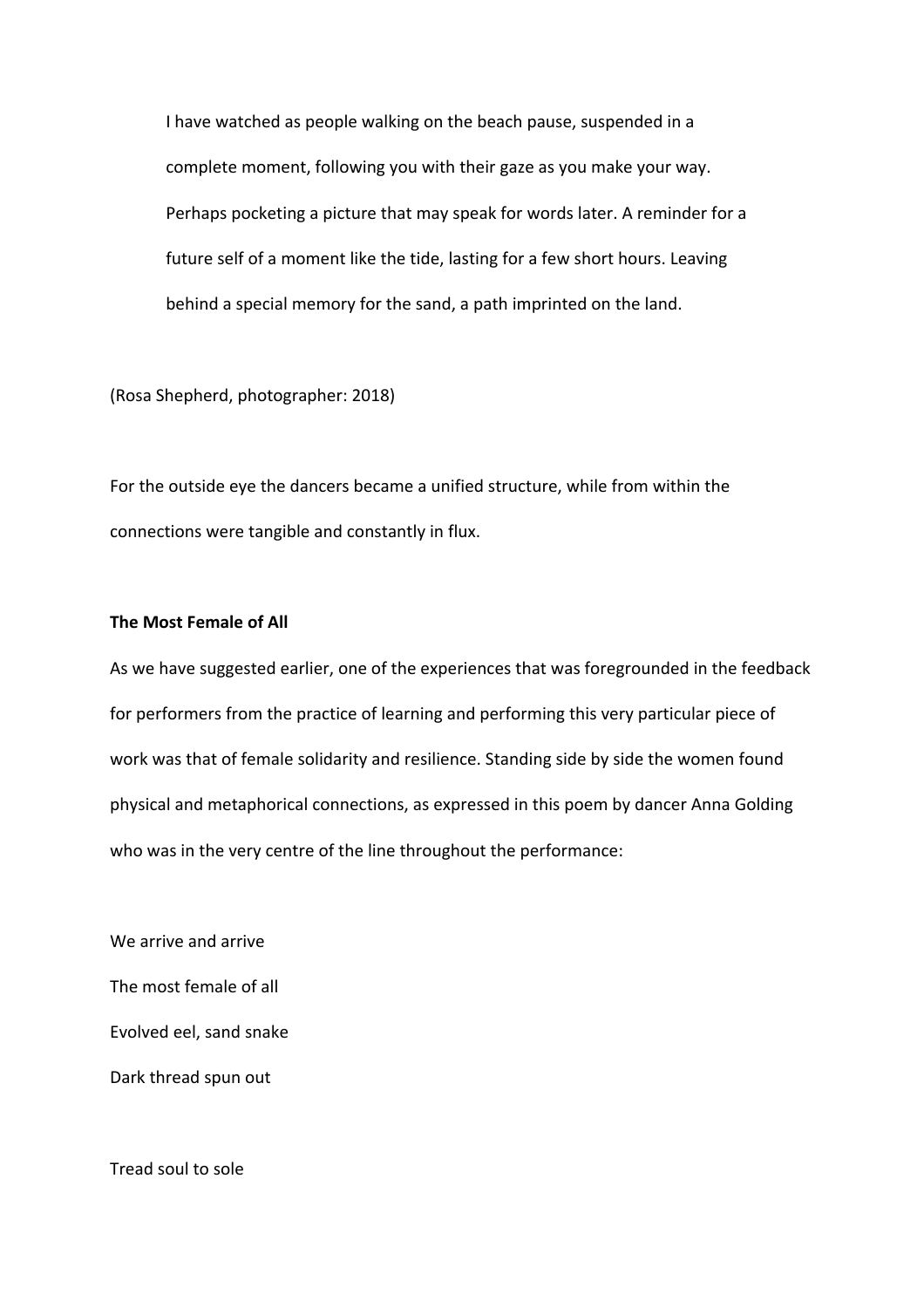Footstep into yours from mine A tug knits us in Concertinas loose Breath meters us, behind and ahead We attend into arcs Settle into bones and shells Anchor chain of steel will (Golding, 2018)

The way the women were shoulder to shoulder is very different from face to face, as in most *forms of partner dancing. This side-by-side line dancing is really different because it's not speaking about courtship or partnership. ...* It's nothing to do with who your partner is, procreation, sexual attraction or display... It's more like a skein of geese in flight. Shoulder to shoulder is about collectivity, or community, isn't it?

In a post-feminist culture with differing oppositional positions on feminism often defined through generational concerns or 'waves', to describe or identify 'female solidarity' in the context of a dance work is also somewhat problematic. Not least because for some critics this very idea will always remain a myth, foregrounding gender over and above many other multiplicities. We also struggle to communicate in words the profundity of the temporary community that became fundamental to Passage for Par. Yet to not speak of female solidarity as a defining feature of the project would also be to deny an important aspect of the lived experience that this work engendered for those taking part. This is not to say that such solidarity was easily achieved or without problems – any community rarely is. However, as neo-liberal society creates more fractures in the way people live together through travel,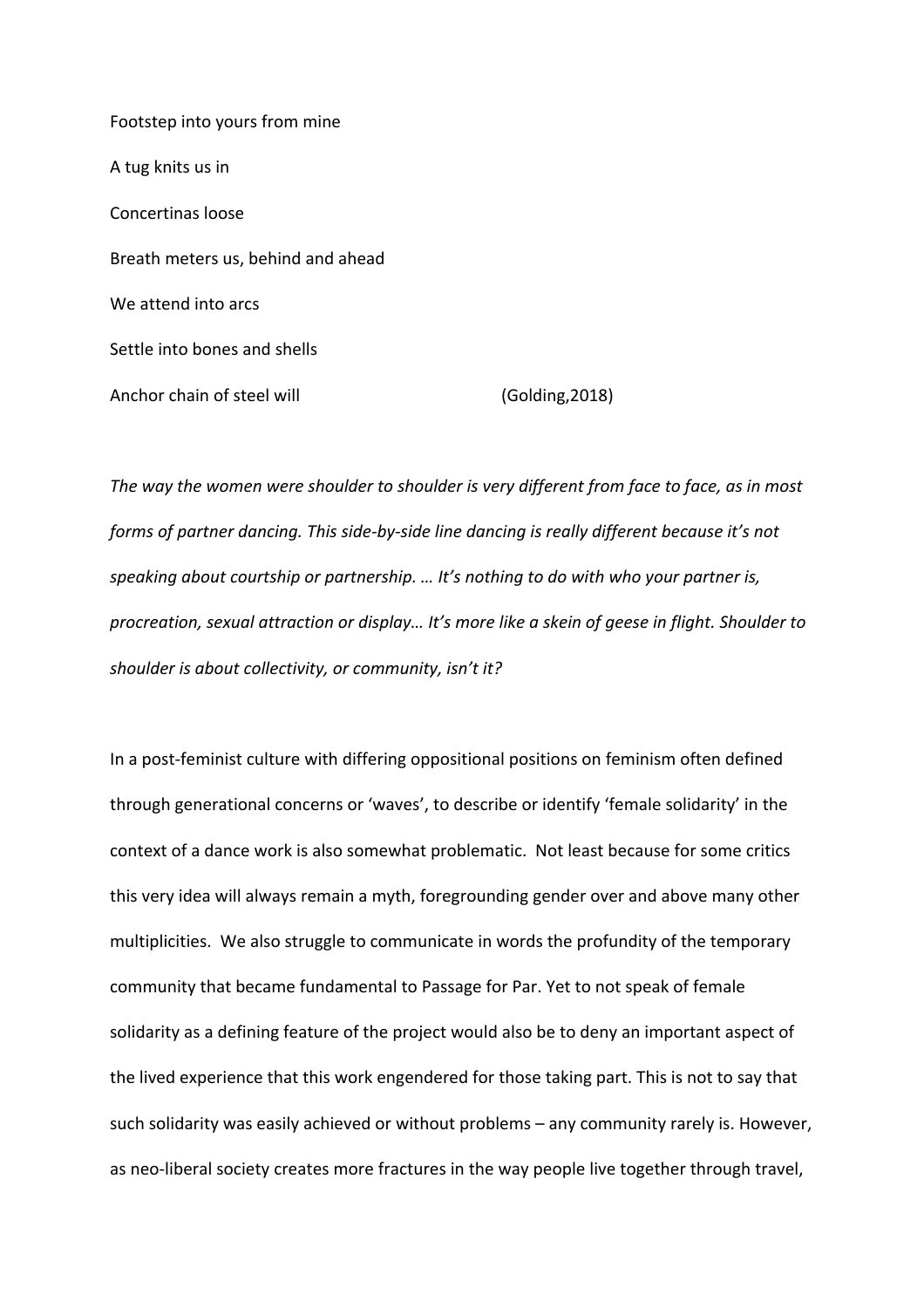work, economies of value and globalisation, contemporary communities are those that we create, construct even, as Zgymunt Bauman writes (2001: 14): '...all homogeneity must be 'hand-picked' from a tangled mass of variety through selection, separation and exclusion; all unity needs to be made'. For Bauman 'concord 'artificially produced' is the sole form of unity available...' (4) and while this might have negative connotations associated with artificiality, it could be argued that these constructed communities create the conditions of possibility for experiences such as that of 'female solidarity' in *Passage for Par.* These corporeal connections then have the potential to reverberate beyond the micro-cosm of performance to the macro-cosm of social and political life. The women told stories to each other as they waited for the tide to turn or the cue to be given, they held each other to warm up, and laughed together as things went wrong. They respectfully pointed out things that might be done differently, they asked questions, they struggled through adverse weather conditions and physical discomfort and continued for the sake of the work.

Though from the UK, Europe and beyond, the cast were largely middle-class women who already had in common their interest and experience in dance, the 'differences' to be overcome were not so great as they might be in other contexts for people with less privileged positions. What is important however is that this work generated an alternative way of 'being together' or in phenomenological terms of 'mitgefuhl' (feeling-with), through the embodied structures it used.

Feminist philosopher Sandra Lee Bartky (2002) makes a detailed analysis of the different kinds of solidarity that it is possible to experience and conceptualise. She differentiates between the group 'infection' of collective action and mob like experiences and the idea of 'fellow-feeling' in which individuals share precisely the affective experience of a particular situation. In a chapter that addresses women's experience writers such as Barkty and Ahmed are useful in that they provide much needed critique and contemporary feminist application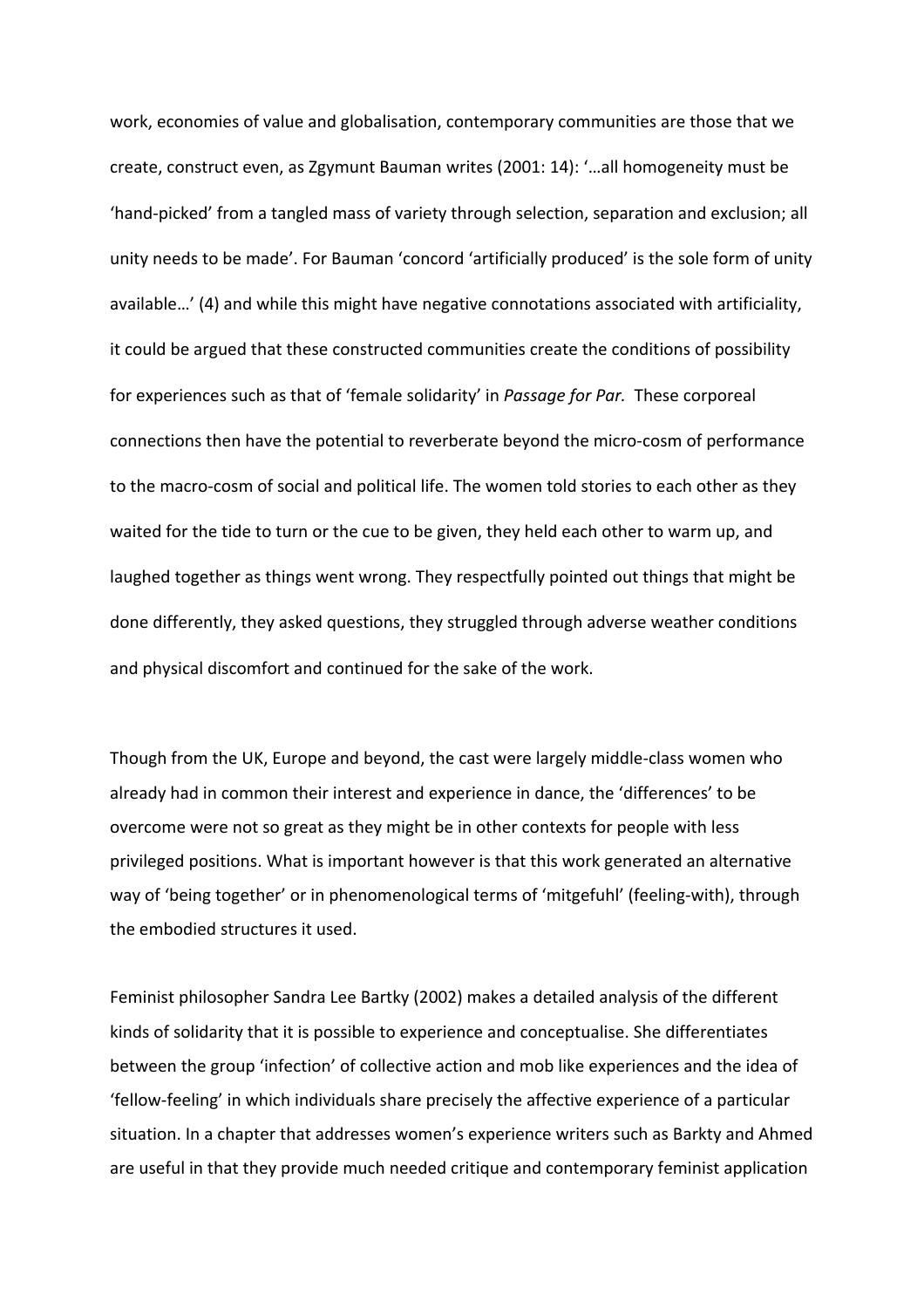of ideas from phenomenology which, like the philosophical canon it is part of, was largely conceived of and written by men. Due to the scope of this chapter it is not possible to fully explore Barkty's proposition but to put it simply Passage for Par created a feeling of power (and therefore political potential) and support (emotional and physical) amongst the women through a combination of these ideas - both the infectious potential of communal joy and the fellow-feeling of a very specific set of circumstances.

Bartky also points out that many of the rituals that support and surround 'female camaraderie...and feelings of solidarity with other women are associated with oppressive constructions of beauty and femininity. She writes that 'unless new forms of female solidarity appear, women will be loathe to abandon the forms they know' (2002: 23). Passage for Par arguably provided an opportunity to create alternative rituals, practices and feelings of solidarity amongst women at a time when the old forms that Bartky refers to were being questioned.

Standing in line Lives told to the front Heard to the side Sudden love Sudden death Loss and hope Laugh, laugh, cry Return Steady, Settle, Gather, Away Home (Golding, 2018)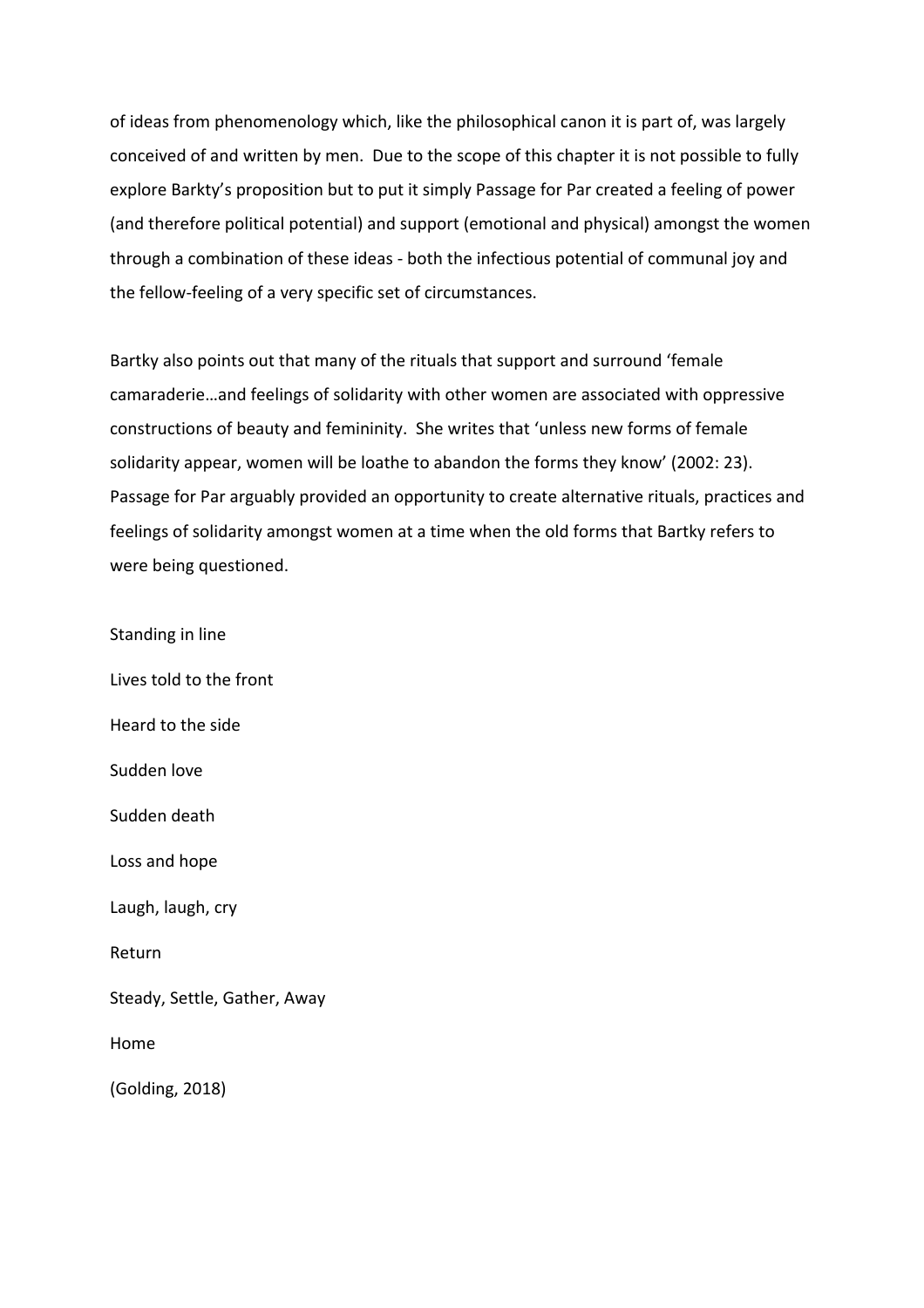Passage for Par was created with an all female cast during a cultural shift when the #metoo movement had come like a wave having crashed leaving behind it a different landscape in which women's voices were being heard in a new way (all be it a movement that has itself became a site of contestation). The 'me too' movement was originally founded by American community organisor Tarana Burke in 2006 to 'spread awareness and understanding about sexual assault in underprivileged communities of colour.' (Shugarman, 2017) It is most commonly known however through a viral social media campaign in 2017 which addressed sexual violence against women more generally. Like many women in the UK Rosemary was aware of the impact and reach of this campaign and the call for women to work together, this was influential in her casting decision.

*I* knew from my own experience of creating one section of Square Dances with 100 women, *how powerful that experience can be for the women in affirming unspoken connections* together amidst their diversity. I not only wanted to wanted to facilitate that again but also to create an unforgettable and undeniable image for the viewer of a working community of *women boldly and collectively moving together, stitching themselves into the landscape.* 

Furthermore, the landscape itself also held resonances of communities past that were divided by their gender identified labours in a way that made the work specifically by and for women: 

*I* was drawn to thinking about women on shorelines, waiting, and also the work they did in *those communities to keep the villages going when the men were at sea, at war, or hunting* for fish to feed their families, it was that basic. Also, it's said that Cornish women in the *Napoleonic* wars took off their red flannel petticoats, wrapped them around their shoulders and marched up and down on the cliff tops so that the French soldiers out to sea would think *the coast was patrolled by soldiers. How ingenious and how active the women were in*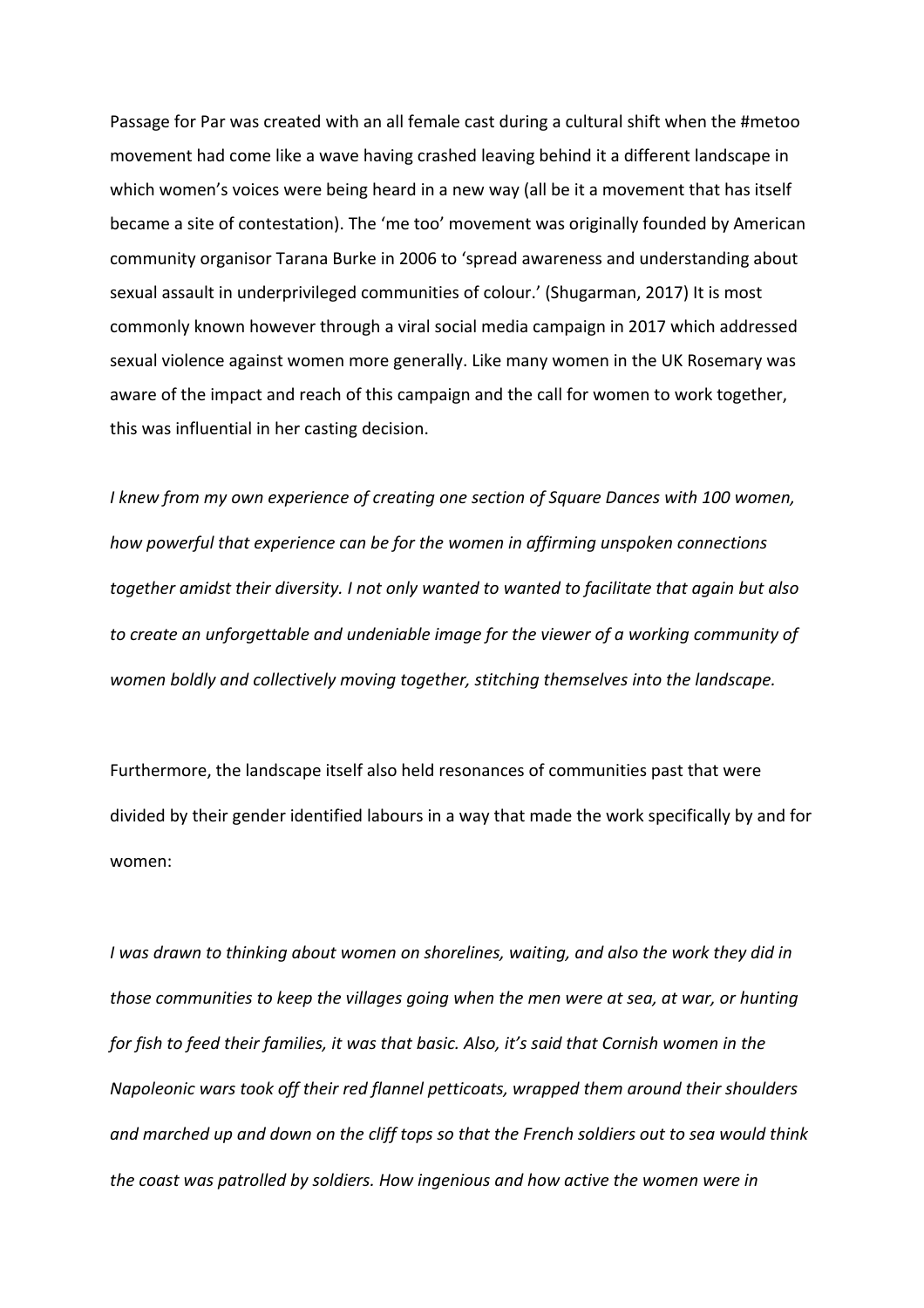protecting the men and their country in a way that is so different from how we think about *men and women now and what we as feminists are dealing with right now at the moment* with the Me Too movement. There is something about the imagining of that working *relationship of women and men then - 'We're here holding the fort, you're out there risking your life,'* that intrigues me.

We discussed the experience of waiting that these women might have had as being an under-represented aspect of female strength. This is not a passive, resigned waiting of women while their men (in the heteronormative model of domestic life) are busy with the work at sea, but an active hopeful sense of being still here, patient and resilient. Rosemary related this experience to her own at the time of making *Passage for Par* when her own mother was passing away. The piece also became a way to understand and reflect on this experience: 

*My* own personal experience of being cocooned in a house with my mother more and more *just before the project was going to happen, gave me a profound understanding of the* nature of enduring care that mainly falls on women. The role of mother and daughter, of *carrying* on through caring for your children and for your elderly relatives and having to put *one foot in front of the other and just keep going – you can't, collapse or give way to grief. You've just got to keep going every day. There is a sense of waiting through it all whilst actively being and staying with your loved one, holding them and the space as their life* draws towards its end.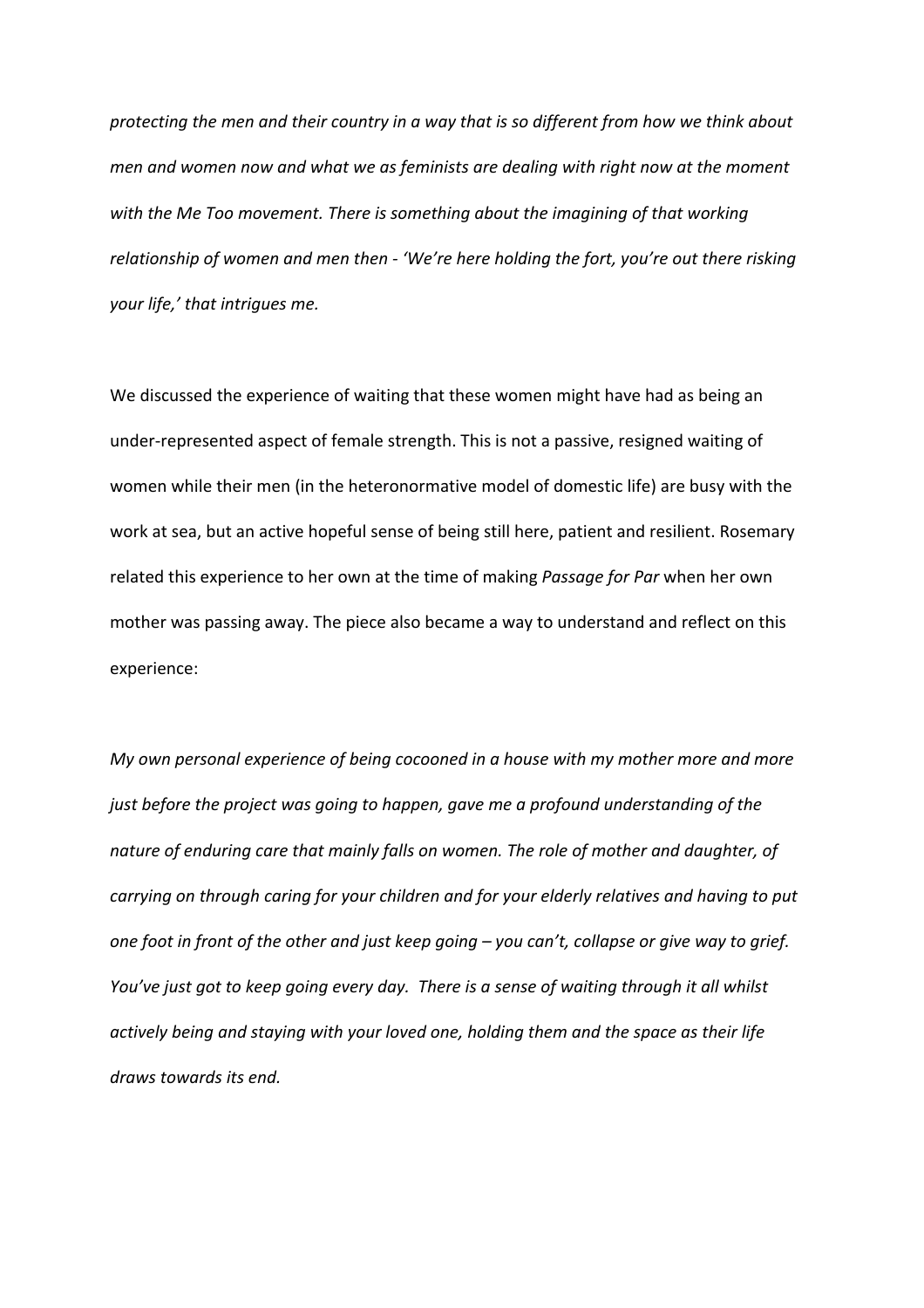Rosemary's reflections on her own experience created a personal narrative for her that framed the duration of the piece and the need to keep going through the different weather conditions and physical challenges. As women, mothers and daughters, we both saw our own experiences of the resilience and strength that life itself requires:

**RP:** For me the repeated bouncing perhaps speaks of the human will to survive and to keep moving, or as you put it, to be able to 'dance through the hard stuff' because as Kartsaki writes, about the repetitive techniques of Samuel Beckett, sometimes we need 'To simply keep going: because in order not to die, you must come and go, come and go....'

**RL:** that's so apt...the work was about holding oneself and ourselves together literally and *metaphorically* in order to keep going- the cast held each other, each woman held *themselves upright and contained, the work itself was so pared back it had its own held* containment, nothing was released or spilled, ...

**RP:** And that's why you didn't want them to separate. It was a metaphor for interdependence and interdependence as a metaphor for life. Yet dance is so much more than a metaphor as it simultaneously embodies this process rather than merely representing it…

**RL:** if they split apart I felt it was breaking the strength of the interdependency...there was something very confining and freeing at the same time. Being imprisoned by mortality.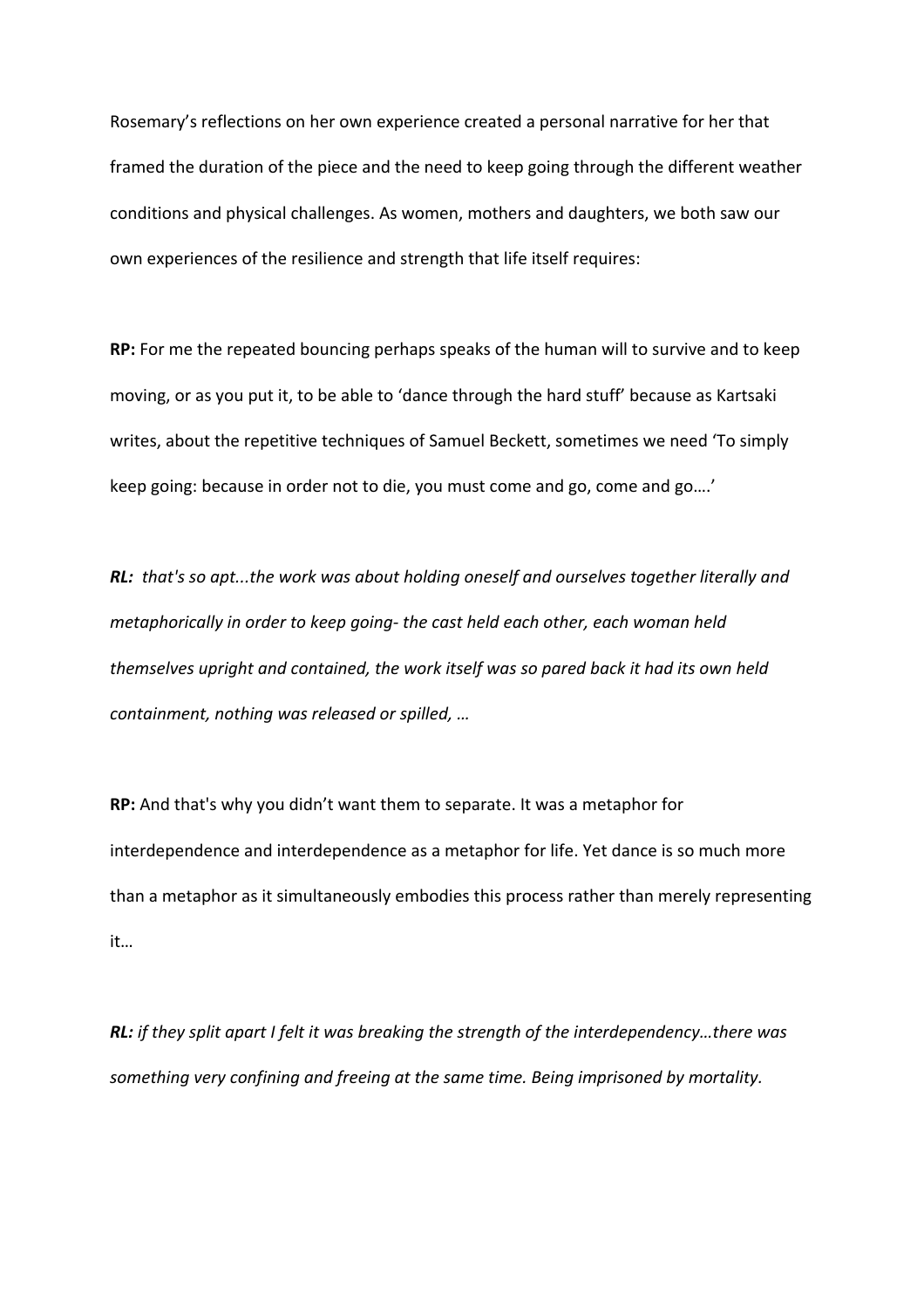**RP:** Yes, it's about recognising the strength it takes to endure certain things, that "keeping going" that we've been talking about and that resilience. I think it's also one of the strengths of dance practice. This wasn't a 'therapeutic' process as such and yet, the women identified something they very much needed within this process.... I keep coming back to this quote by Manning who writes "when we move the world lives differently"

**RL:** How true and beautiful, ... I am thinking about the duality of the work. For all the power and affirmation it gave people participating and symbolised for the viewer, there-was also a sadness, it's not a joyous dance, it could be seen as a lament. There is a sense of loss, the *tide* washes their traces away, the wind takes their breath, they disappear at the end and *there is no bow, and yet hopefully it remains indelibly in their bodies and in the audience's memories….*

**RP:** Yes, an existential question arose for me and some of the dancers when they stepped out of the organism for one reason or another and watched it from the outside. They had this very strong sense of 'It carries on without me, but at the same time I am a hundred percent singularly part of this.' In the same way that the world continues without you and the universe exists whether you're there or not, yet that doesn't mean that you are insignificant, you still have to take your place in the universe and death is the only way out of that and that's where we're all heading, we just don't know when. So I think the repetition and the duration, those two things operating together helped us to experience something of that inescapable truth of life and death.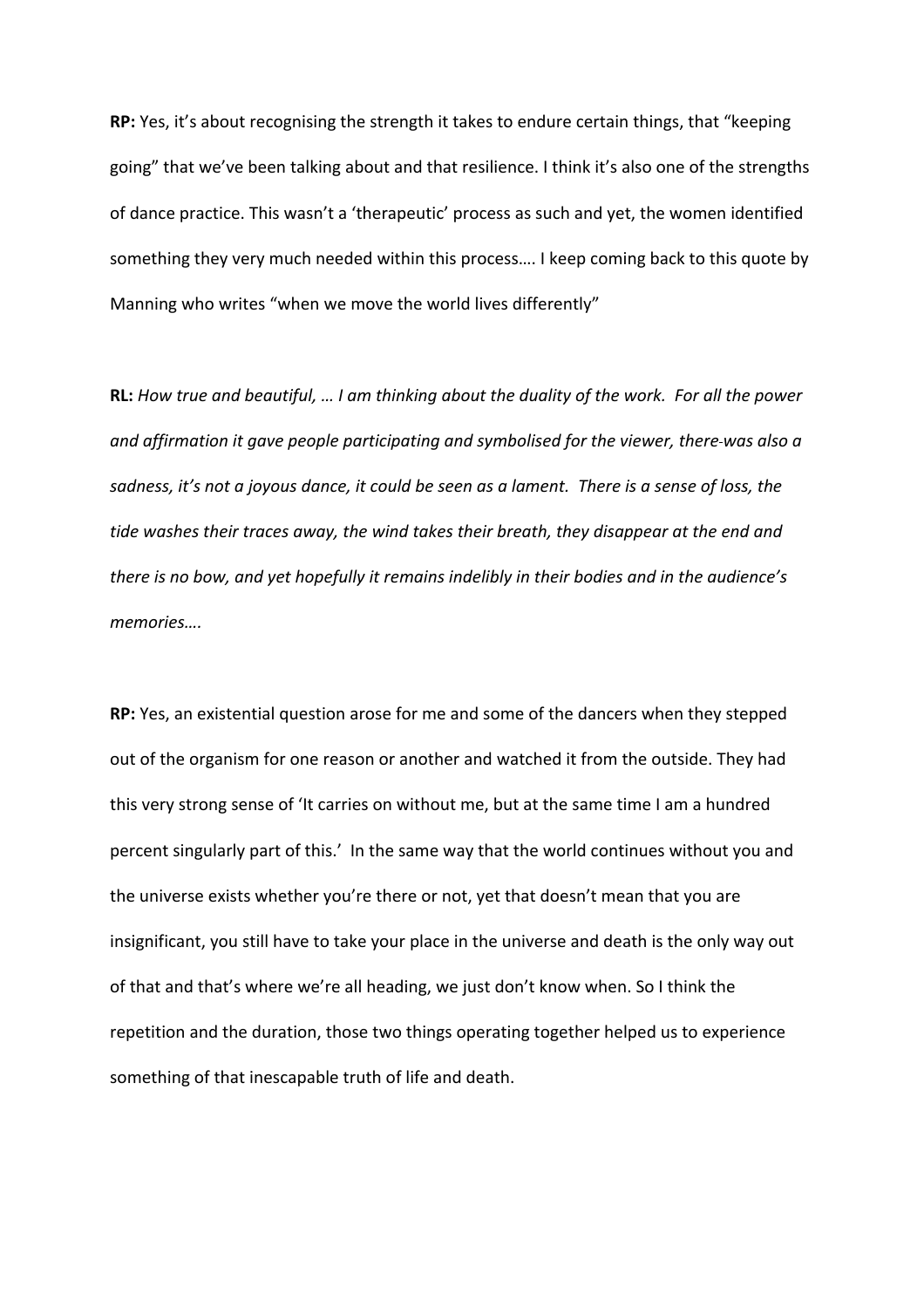The reverberations of the work continued long after the last performance and still do today. In a messaging group originally set up to be able to communicate practicalities of the project as they arose, and to disseminate urgent information, messages continued to appear long after the last performance (and even as I write this) :

.......I miss those gentle and supportive hands, laughter, slightly damp warm feet, bouncing, all you soft warriors......

(Kiki Gale 28 June 2018)

Your beautiful steadying hands. (Nicoloa Visser 28 June 2018)

I keep being visited by you women. Seems each of you in turn visits me through memory. Suddenly one of your faces appears clearly in my mind. Or a voice perfectly remembered and all at once in my consciousness, as if from nowhere! I am remembering you all in turn (Sarah Fairhall 27 June 2018)

Powerful humble brave soft salty warriors women of Par I feel blessed to have shared this journey with you. Thinking of this important, magical, ordinary and extraordinary time of slowing down, of being with the floor of the sea, of tasting, trusting, responding, following and leading, passing, sharing being under all kinds of floors and skies and winds and moons and suns, passer by snails, crabs, dogs and walkers.

I send my love your direction and to Par the special place that held and stitched us together.

(Belinda … June 27 2018)

## **Image 5**

## **Conclusion**

Passage for Par was a durational performance which invited a mode of witnessing and experiencing that connected all present to the passing of time in the landscape and the changing nature of Par beach. Through the invitation to experience it slowly evolve, it also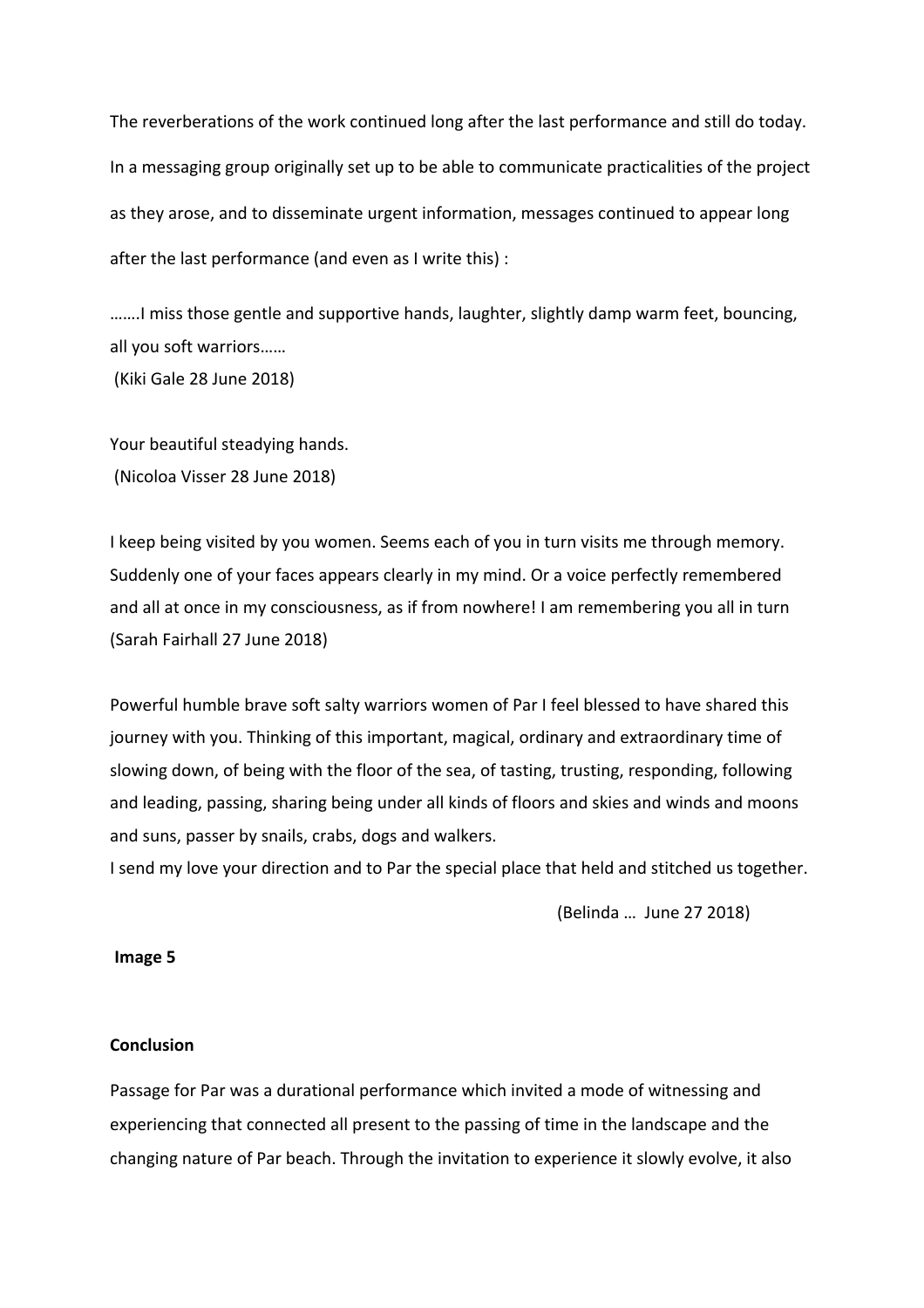allowed for reflections to arise on the relationship between humans and nature, the labour of moving as one organism, and indeed of life itself and the resilience it takes to 'dance through the hard stuff'. The simple choreographic form of a single interconnected line and spiral also connected us across cultures and dance practices from places and times beyond the here and now of the event itself. Similarly, the repetitive techniques provided a function, as they do in social dancing, giving the performers the opportunity to engage in the landscape and to connect to each other as their rhythmic unity provided the engine for movement.

The voices of the dancers included here are only a very partial representation of the thoughts, writings, conversations and images that were given to us during and after the performance and we are grateful and indebted to all of the performers for their generosity in what was shared. Penelope Hanstein writes of Dance Studies that 'while we may be engaged in a more reflective mode than physical one when we are researching and writing, our point of reference must always be rooted in the experience of dancing' (1999: 26), by including the performers voices alongside our own experiences of Passage for Par we have maintained this 'connection to the field' as Hanstein puts it. Like the performance itself, this writing contributes to a political narrative in which women's experiences matter and are central to interpretations of the body and the world around us, not least in understanding dance from a variety of perspectives.

1. **End Notes** Research and development for this project began at Godrevy beach, a well known National Trust beauty spot before Teresa Gleadowe (CAST) suggested a visit to Par in part for its different relationship to the people living there and the tourist economy and also because of its power visually and the diversity of its flora and fauna due to its industry.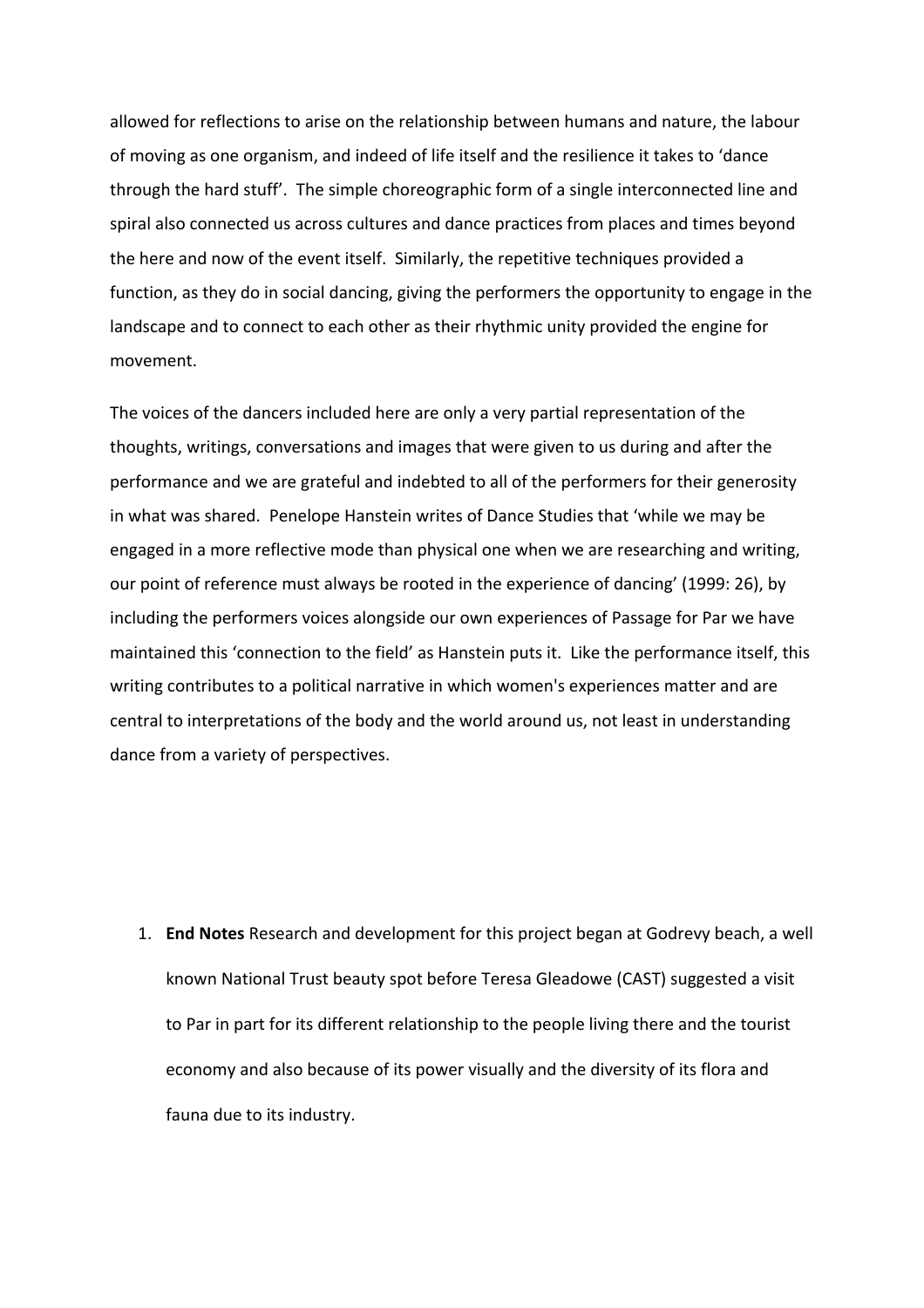- 2. Nos Lowen is Cornish for 'Happy Night' and is a kind of Cornish social dancing that is closely related to Breton dancing and the Fest Noz from Brittany that grew in popularity in the 1960s. Nos Lowen is a mixture of traditional dances and new dances that use traditional steps and formations.
- 3. Rosemary selected the dancers from over 150 applicants for 22 places. She selected 8 students from Falmouth University Dance and Choreography course and invited Aya Kobayashi and Sophie Arstall to join the creative team as rehearsal directors and as dancers taking the place at either end of the line. The remaining 22 women were selected through selection workshops. Rosemary chose women of different ages who had a compelling presence, intelligence in their bodies and a natural connection to the main vocabulary of the work, particularly the subtle and ever-present bounce in the step. All the women chosen were dance trained. It was an international cast.

## **References:**

Ahmed, Sara. 2000. *Strange Encounters: Embodied Others in Post-Coloniality (Transformations)*. Abingdon: Routledge 

Ahmed, Sara. 2006. *Queer Phenomenology: Orientations, Objects, Others.* Duke University Press

Alexander, Sarah. 2018 Performance writings and reflections personal communication, 2<sup>nd</sup> July 2018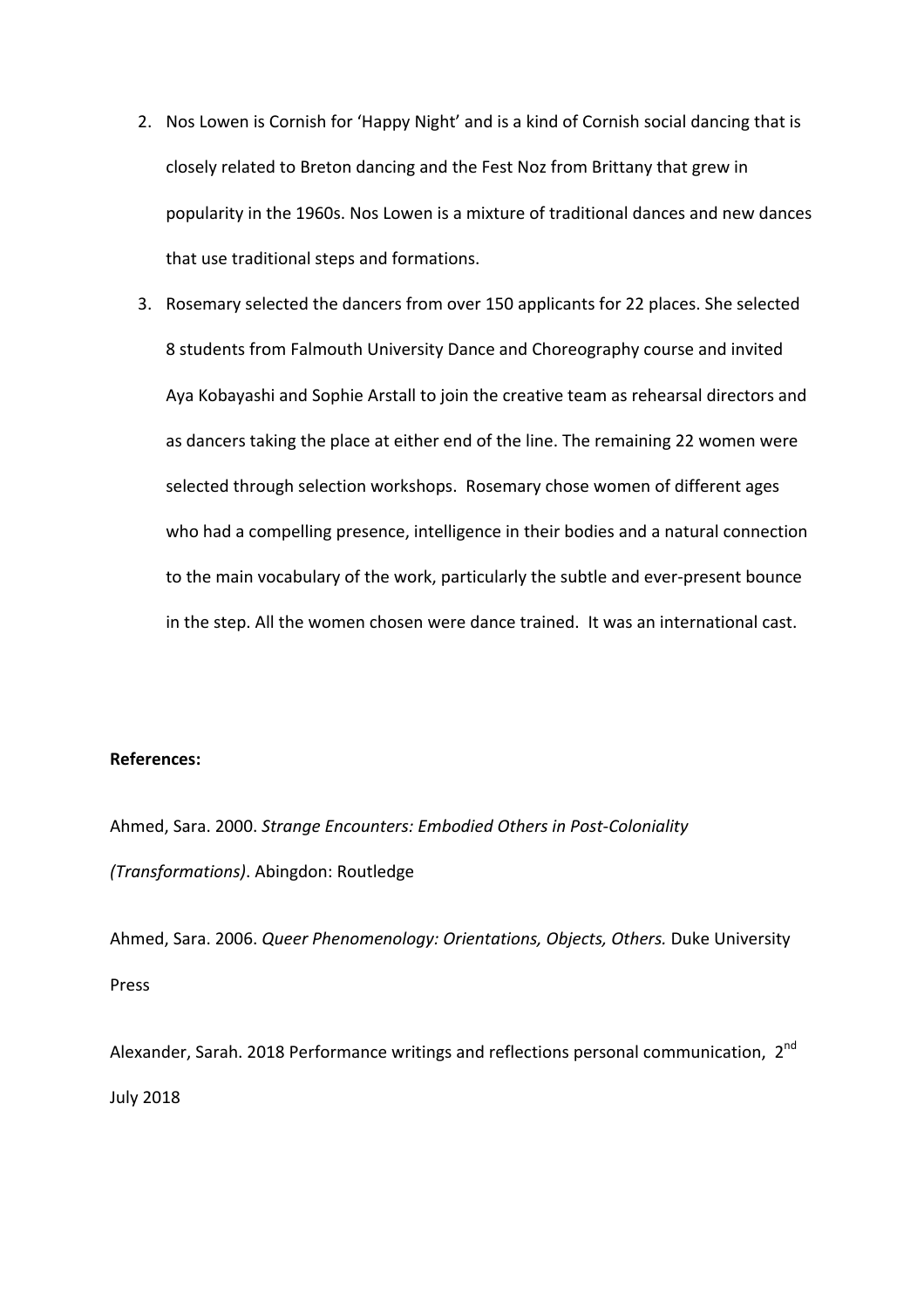Bartky Sandra. 2002 "Sympathy and Solidarity" and Other Essays. Minneapoli: Rowman & Littlefield,

Bauman, Zygmunt. (2000) *Community: seeking safety in an insecure world.* London: Polity.

Carter, Alexandra. (1994) The Routledge Dance Studies Reader. London: Routledge

Fayzal, Ayesha 2018 Performance writings and reflections Pesonal communication, 27

August 2018

Hanstein, Penelope 1999. From Idea to Research proposal; Balancing the Systematic and Serendipitous in *Researching Dance: Evolving Modes of Enquiry*, Fraleigh, Sondra Horton & Hanstein Penelope. London: Dance Books

Golding, Anna. 2018. *Ghostprints*, poem written in response to the performers process,

email 19<sup>th</sup> June 2018

Haraway, D. (1988) 'Situated Knowledges: The Science Question in Feminism and the Privilege of Partial Perspective', *Feminist Studies,* 14(3), pp. 575-599. 

Ingold, Tim. 2011 Being Alive: Essays on Movement, Knowledge and Description. Abingdon,

Oxon: Routledge

Ingold, Tim. 1993 *The Temporality of the Landscape*, World Archaeology, Vol. 25, No. 2,

Conceptions of Time and Ancient Society (Oct., 1993), pp. 152-174

Kartsaki, Erini. 2017. *Repetition in Performance: Returns and Invisible forces*, Palgrave

Macmillan 

Fraleigh, Sondra. Horton. (1987) Dance and the lived body: a descriptive aesthetics.

Pittsburgh, Pa.: University of Pittsburgh Press.

Maturana, Humberto., & Varela. Francisco. (1980). Autopoiesis and cognition: The